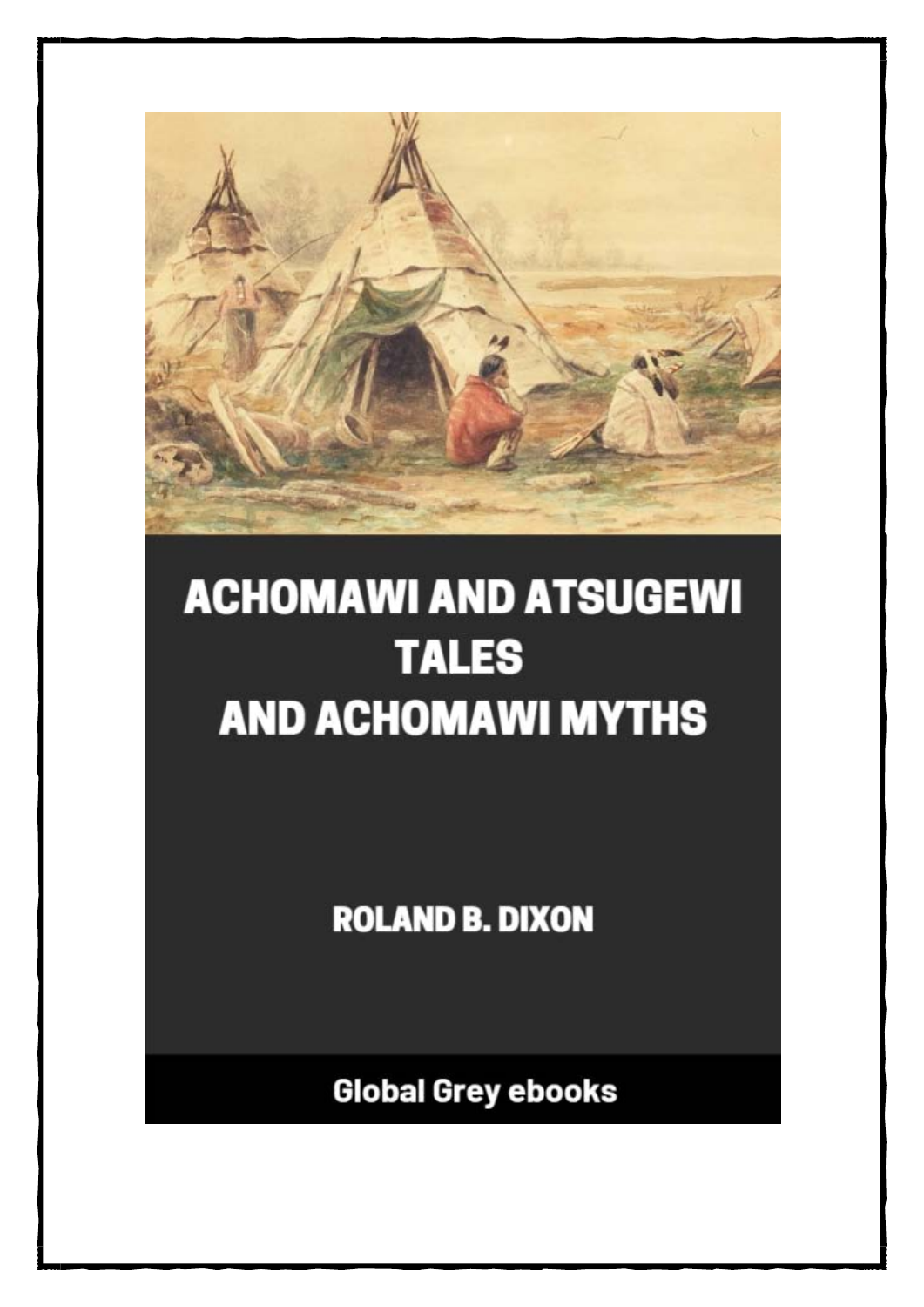# ACHOMAWI AND ATSUGEWI TALES

## **BY** ROLAND B. DIXON

JOURNAL OF AMERICAN FOLK-LORE, VOL. XXI, NO. 81, PP. 159-77 [1908]

WITH ACHOMAWI MYTHS COLLECTED BY JEREMIAH CURTIN; EDITED BY ROLAND B. DIXON

JOURNAL OF AMERICAN FOLK-LORE, VOL. XXII, NO. 85, PP. 283-7 [1909]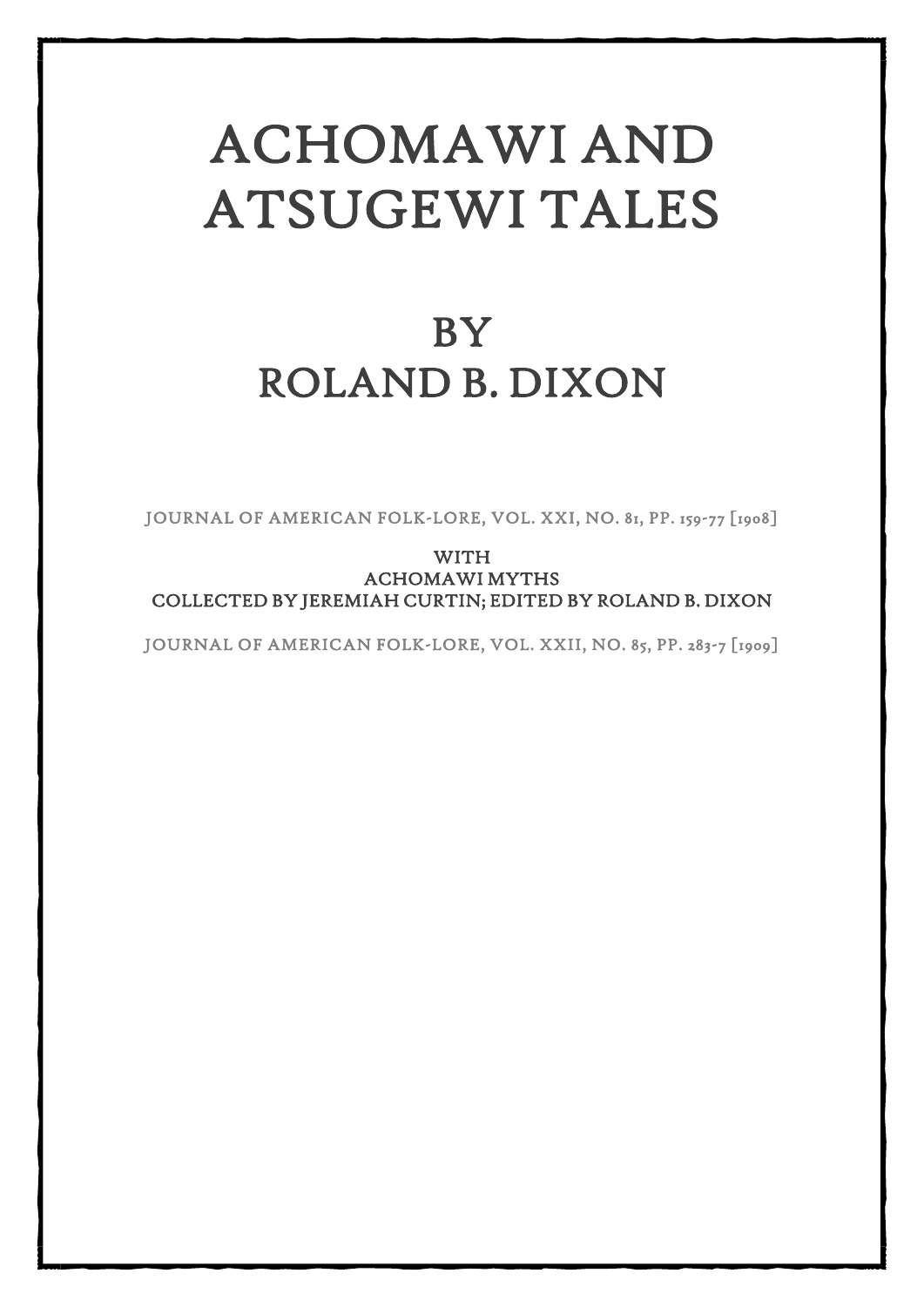Achomawi and Atsugewi Tales and Achomawi Myths By Roland B. Dixon.

This edition was created and published by Global Grey

©GlobalGrey 2019

Get more free ebooks at



**[globalgreyebooks.com](https://www.globalgreyebooks.com/index.html)**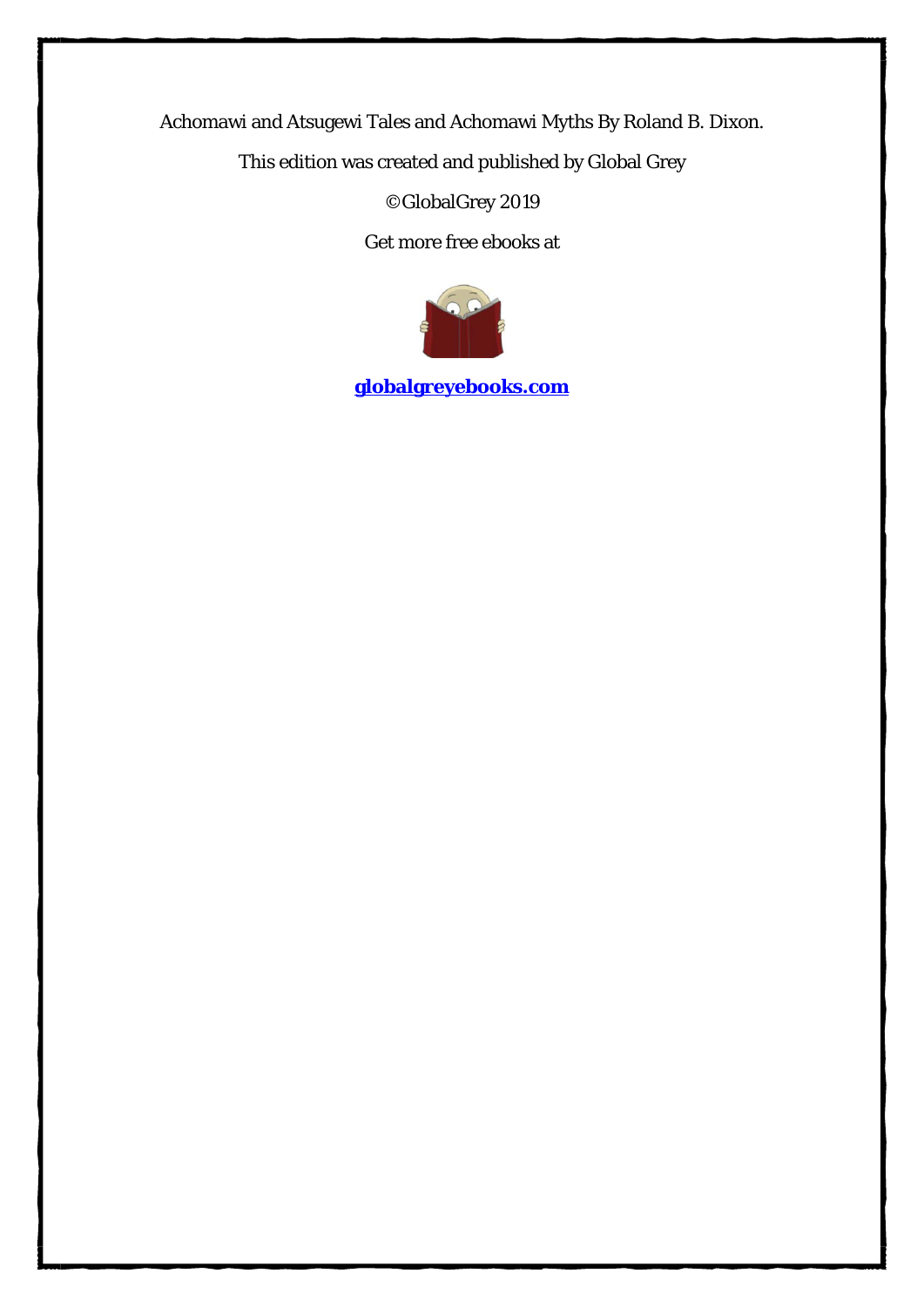### **CONTENTS**

[Achomawi And Atsugewi Tales By Roland B. Dixon](#page-4-0)

[1. Creation Myth \(Achomawi\)](#page-5-0)

[2. The Making Of Daylight \(Achomawi\)](#page-8-0)

[3. Hawk-Man \(Achomawi\)](#page-10-0)

[4. Search For Fire \(Achomawi\)](#page-13-0)

[5. Loon-Woman \(Achomawi\)](#page-14-0)

[6. The Lost Brother \(Achomawi\)](#page-16-0)

[7. Bluejay And Lizard And The Grizzly-Bears \(Achomawi\)](#page-18-0)

[8. Silver-Fox And Coyote \(Achomawi\)](#page-20-0)

[9. The Mole And The Sun \(Achomawi\)](#page-21-0)

[10. Coyote And Cloud \(Achomawi\)](#page-22-0)

[11. Creation Myth \(Atsugewi\)](#page-23-0)

[12. Flint-Man, The Search For Fire, And Loon Woman \(Atsugewi\)](#page-28-0)

[Achomawi Myths](#page-32-0)

[I. Pine-Marten Marries The Bead Sisters](#page-33-0)

[2. Kangaroo-Rat Races With Coyote And Others](#page-35-0)

[3. The Buzzard Brothers And Wood-Worm](#page-37-0)

[4. The House Of Silver-Fox](#page-39-0)

[5. Fish-Hawk And His Daughter](#page-40-0)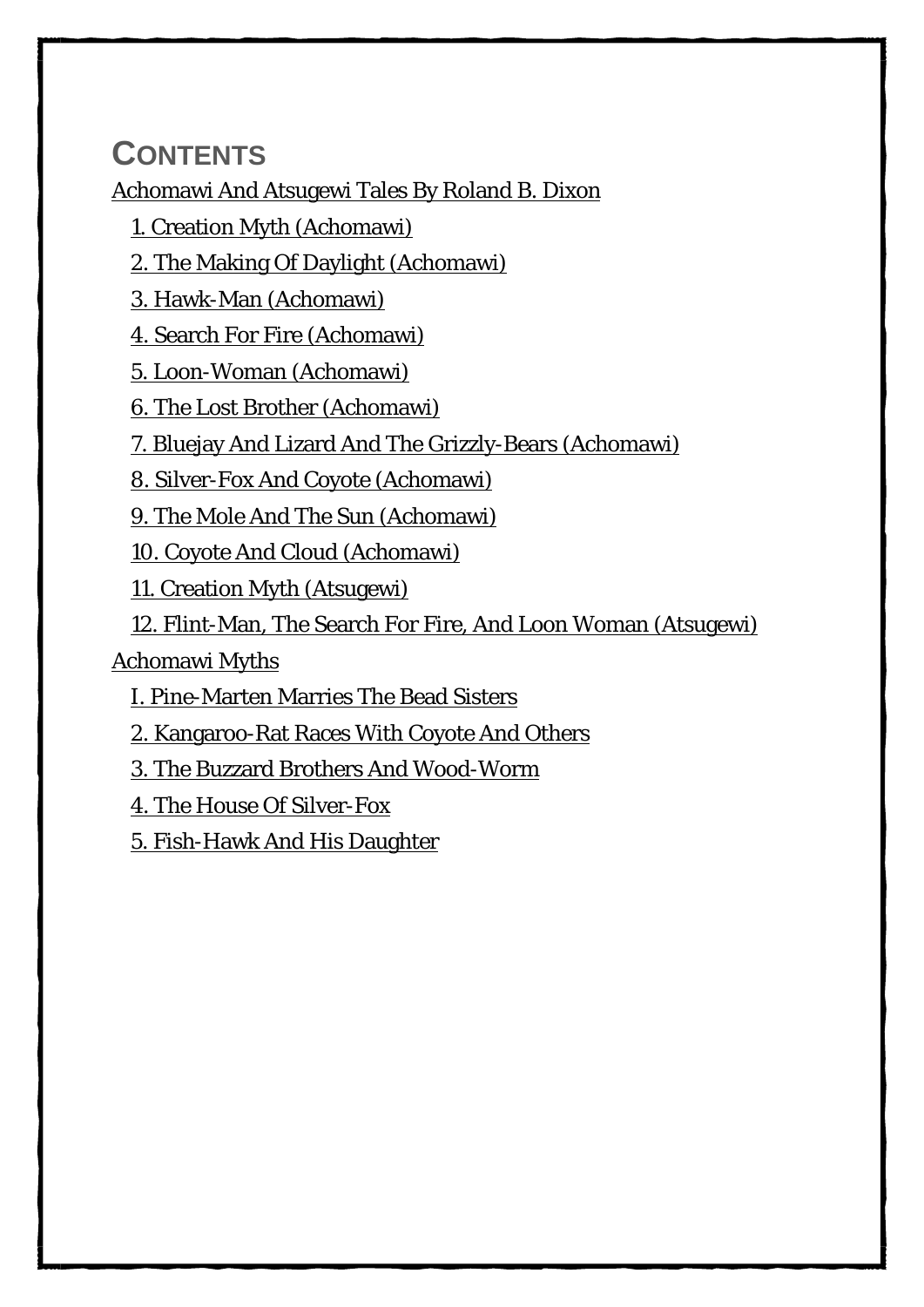## <span id="page-4-0"></span>**ACHOMAWI AND ATSUGEWI TALES BY ROLAND B. DIXON**

1

THE following myths were secured during the summers of 1900 and 1903, while engaged in work among the tribes of northeastern California for the Huntington Expedition of the American Museum of Natural History. Some were secured in text, but nearly half were obtained only in brief form in English. The last myths are from the Atsugewi or Hat Creek Indians, the remainder from the Achomawi or Pit River tribe. Both tribes form part of the Shastan stock, of which the Shasta are perhaps the bestknown members. My chief informants were, among the former Charley Snook, and among the latter Charley Green and "Old Wool."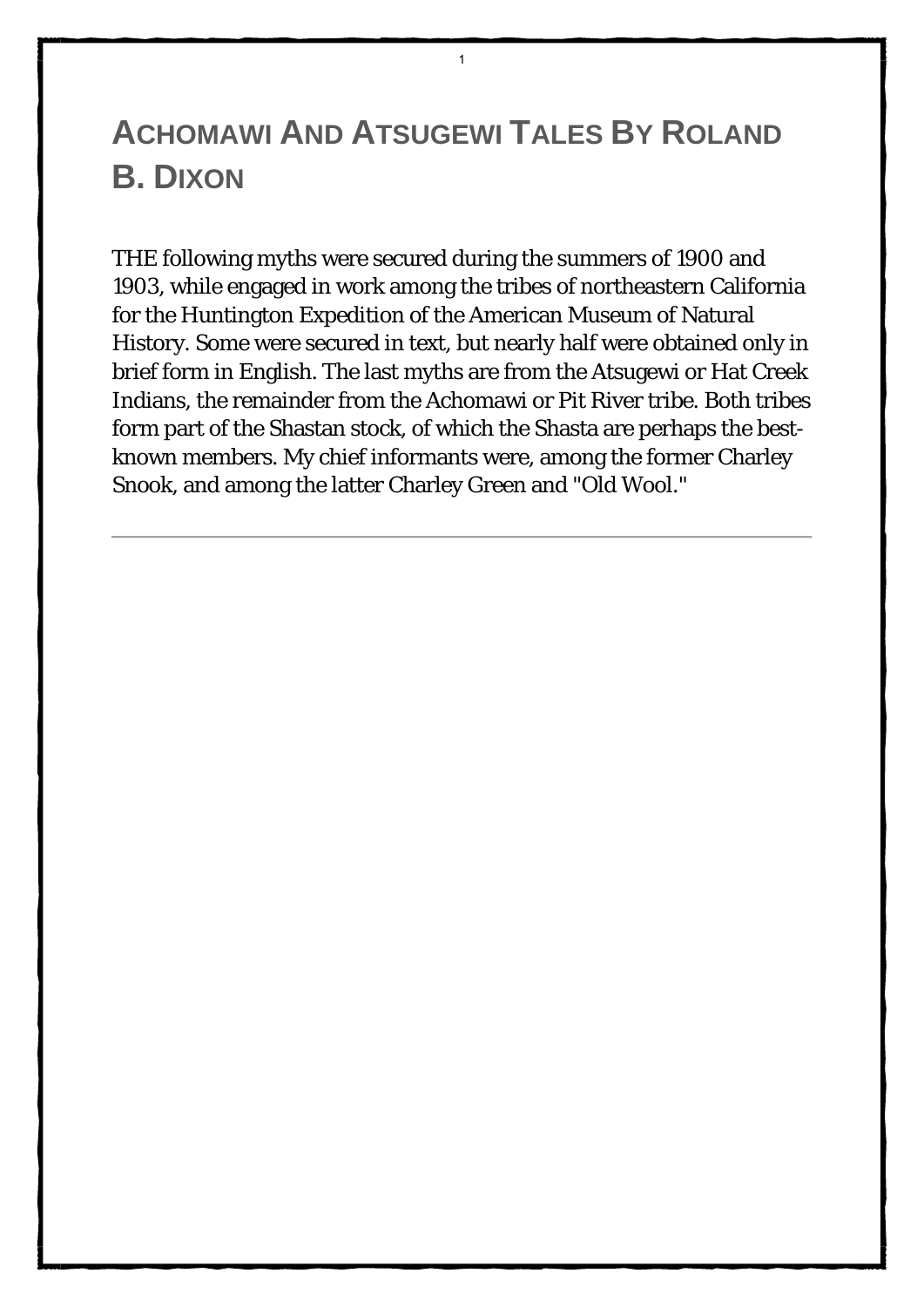#### <span id="page-5-0"></span>**1. CREATION MYTH (ACHOMAWI)**

In the beginning all was water. In all directions the sky was clear and unobstructed. A cloud formed in the sky, grew lumpy, and turned into Coyote. Then a fog arose, grew lumpy, and became Silver-Fox. They became persons. Then they thought. They thought a canoe, and they said, "Let us stay here, let us make it our home." Then they floated about, for many years they floated; and the canoe became old and mossy, and they grew weary of it.

2

"Do you go and lie down," said Silver-Fox to Coyote, and he did so. While he slept, Silver-Fox combed his hair, and the combings he saved. When there was much of them, he rolled them in his hands, stretched them out, and flattened them between his hands. When he had done this, he laid them upon the water and spread them out, till they covered all the surface of the water. Then he thought, "There should be a tree," and it was there. And he did the same way with shrubs and with rocks, and weighted the film down with stones, so that the film did not wave and rise in ripples as it floated in the wind. And thus he made it, that it was just right, this that was to be the world. And then the canoe floated gently up to the edge, and it was the world. Then he cried to Coyote, "Wake up! We are going to sink!" And Coyote woke, and looked up; and over his head, as he lay, hung cherries and plums; and from the surface of the world he heard crickets chirping. And at once Coyote began to cat the cherries and the plums, and the crickets also.

After a time Coyote said, "Where are we? What place is this that we have come to?" And Silver-Fox replied, "I do not know. We are just here. We floated up to the shore." Still all the time he knew; but he denied that he had made the world. He did not want Coyote to know that the world was his creation. Then Silver-Fox said, "What shall we do? Here is solid ground. I am going ashore, and am going to live here." So they landed, and built a sweat-house and lived in it. They thought about making people; and after a time, they made little sticks of service-berry, and they thrust them all about into the roof of the house on the inside. And by and by all became people of different sorts, birds and animals and fish, all but the deer, and he was as the deer are to-day. And Pine-Marten was the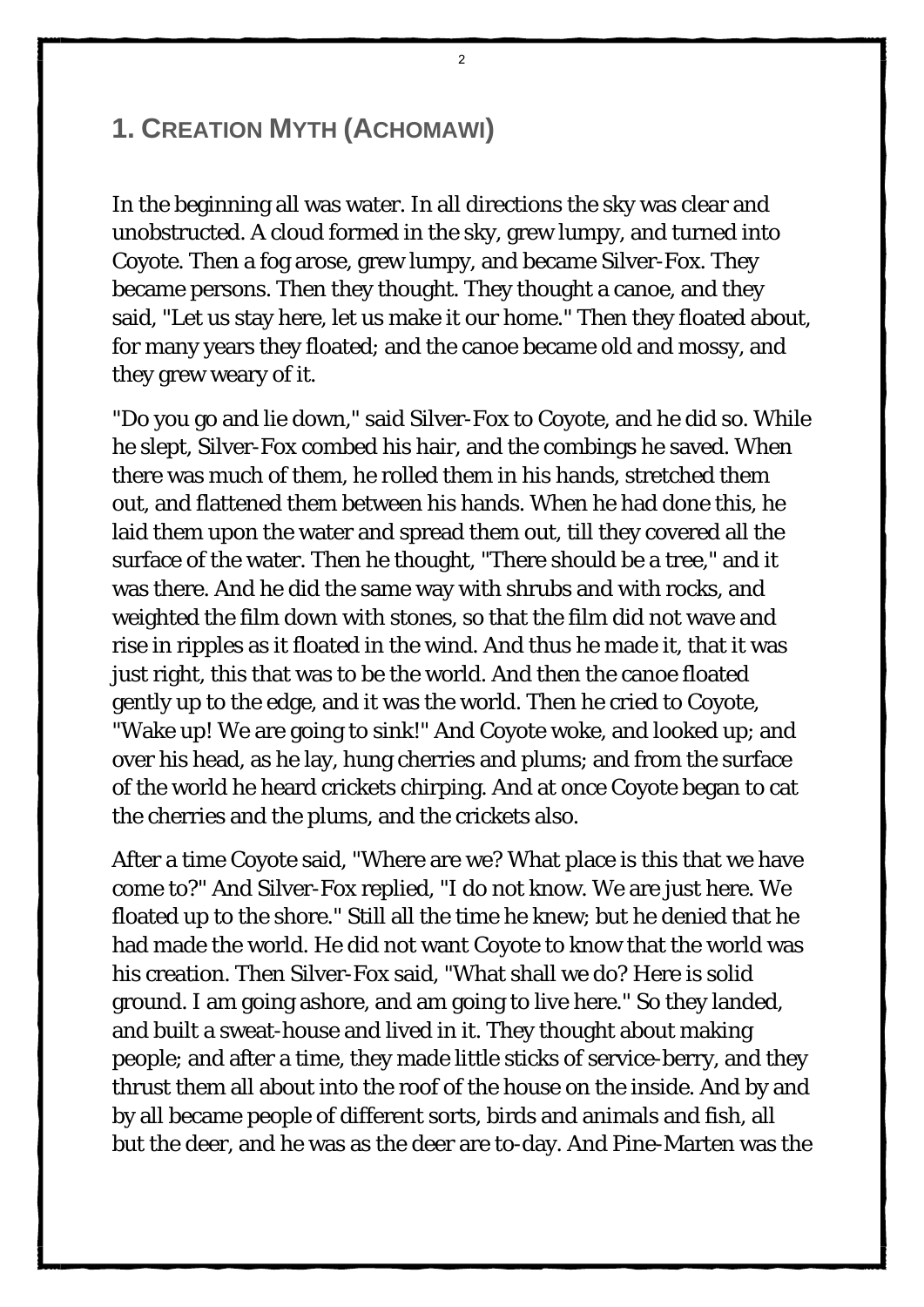chief of the people; and Eagle was the woman chief, for she was Pine-Marten's sister. And this happened at Ilā'texcagēwa.

And people went out to hunt from the sweat-house. And they killed deer, and brought them home, and had plenty to eat. Arrows with pine-bark points were what they used then, it is said, for there was no obsidian. And Ground-Squirrel, of all the people, he only knew where obsidian could be found. So he went to steal it. To Medicine Lake he went, for there Obsidian-Old-Man lived, in a big sweat-house. And Ground-Squirrel went in, taking with him roots in a basket of tules. And he gave the old man some to eat; and he liked them so much, that he sent Ground-Squirrel out to get more. But while he was digging them Grizzly-Bear came, and said, "Sit down! Let me sit in your lap. Feed me those roots by handfuls." So Ground-Squirrel sat down, and fed Grizzly-Bear as he had asked, for he was afraid. Then Grizzly-Bear said, "Obsidian-Old-Man's mother cleaned roots for some one," and went away. Ground-Squirrel went back to the sweat-house, but had few roots, for Grizzly-Bear had eaten so many. Then he gave them to the old man, and told him what the bear had said about him, and how he had robbed him of the roots. Then Obsidian-Old-Man was angry. "To-morrow we will go," he said, Then they slept. In the morning they ate breakfast early and went off, and the old man said that Ground-Squirrel should go and dig more roots, and that he would wait, and watch for Grizzly-Bear. So Ground-Squirrel went and dug; and when the basket was filled, Grizzly-Bear came, and said, "You have dug all these for me. Sit down!" So Ground-Squirrel sat down, and fed Grizzly-Bear roots by the handful. But Obsidian-Old-Man had come near. And Grizzly-Bear got up to fight, and he struck at the old man; but he turned his side to the blow, and Grizzly-Bear merely cut off a great slice of his own flesh. And he kept on fighting, till he was all cut to pieces, and fell dead. Then Ground-Squirrel and Obsidian-Old-Man went home to the sweat-house, and built a fire, and ate the roots, and were happy. Then the old man went to sleep.

In the morning Obsidian-Old-Man woke up, and heard Ground-Squirrel groaning. He said, "I am sick. I am bruised because that great fellow sat upon me. Really, I am sick." Then Obsidian-Old-Man was sorry, but Ground-Squirrel was fooling the old man. After a while the old man said, "I will go and get wood. I'll watch him, for perhaps he is fooling me. These people are very clever." Then he went for wood; and he thought as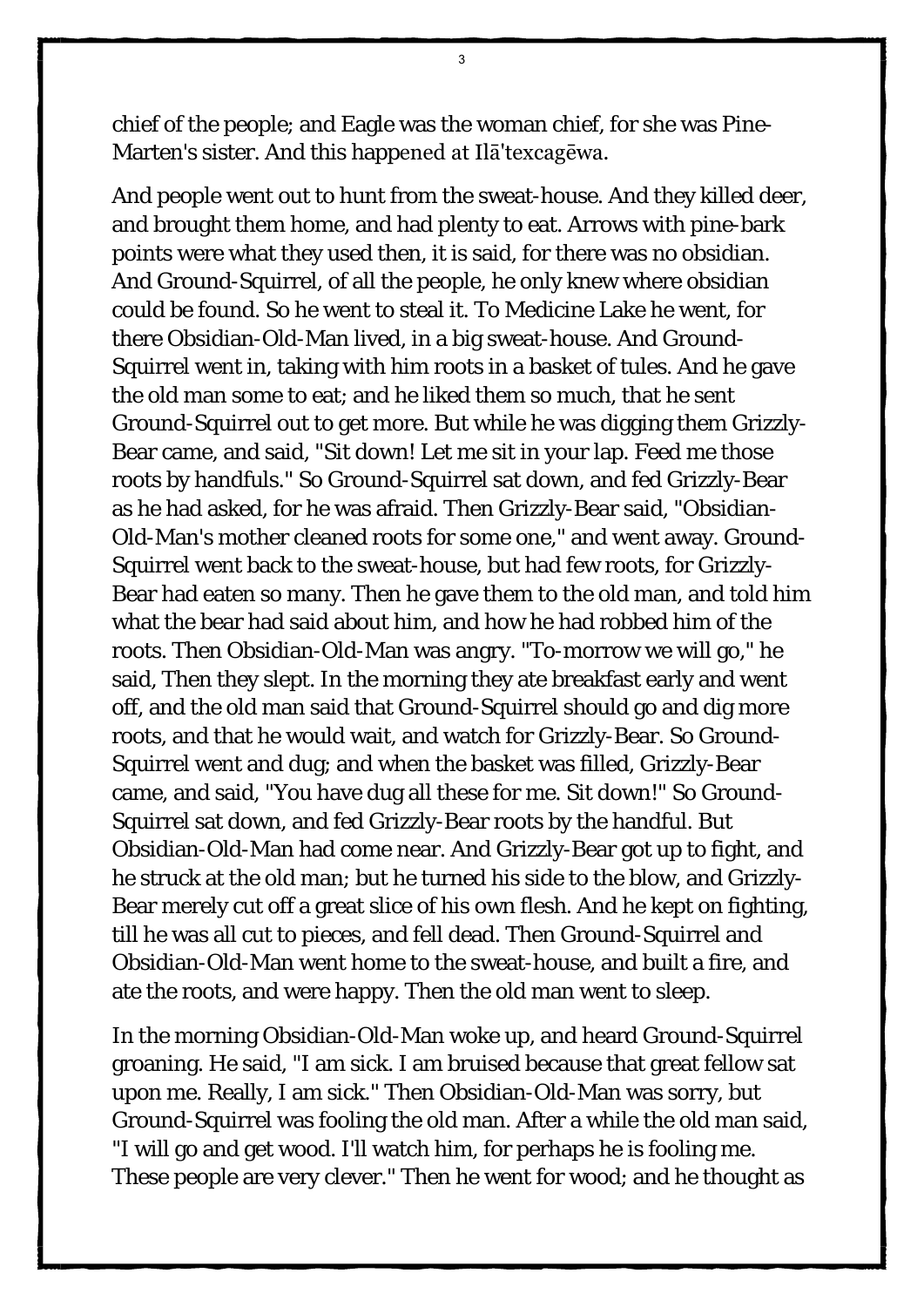he went, "I had better go back and look." So he went back softly, and peeped in; but Ground-Squirrel lay there quiet, and groaned, and now and then he vomited up green substances. Then Obsidian-Old -Man thought, "He is really sick," and he went off to get more wood; but Ground-Squirrel was really fooling, for he wanted to steal obsidian. When the old man had gotten far away, Ground-Squirrel got up, poured out the finished obsidian points, and pulled out a knife from the wall, did them up in a bundle, and ran off with them. When the old man came back, he carried a heavy load of wood; and as soon as he entered the sweat-house, he missed Ground-Squirrel. So he dropped the wood and ran after him. He almost caught him, when Ground-Squirrel ran into a hole, and, as he went, kicked the earth into the eyes of the old man, who dug fast, trying to catch him. Soon Ground-Squirrel ran out of the other end of the hole; and then the old man gave chase again, but again Ground-Squirrel darted into a hole; and after missing him again, Obsidian-Old-Man gave up, and went home.

4

Ground-Squirrel crossed the river and left his load of arrow-points, and came back to the house and sat down in his seat. He and Cocoon slept together. Then his friend said, "Where have you been?" And Ground-Squirrel replied, "I went to get a knife and to get good arrow-points. We had none." Then the people began to come back with deer. And when they cooked their meat, they put it on the fire in lumps; but Ground-Squirrel and Cocoon cut theirs in thin slices, and so cooked it nicely. And Weasel saw this, and they told him about how the knife had been secured. In the morning Ground-Squirrel went and brought back the bundle of points he had hidden, and handed it down through the smokehole to Wolf. Then he poured out the points on the ground, and distributed them to every one, and all day long people worked, tying them onto arrows. So they threw away all the old arrows with bark points; and when they went hunting, they killed many deer.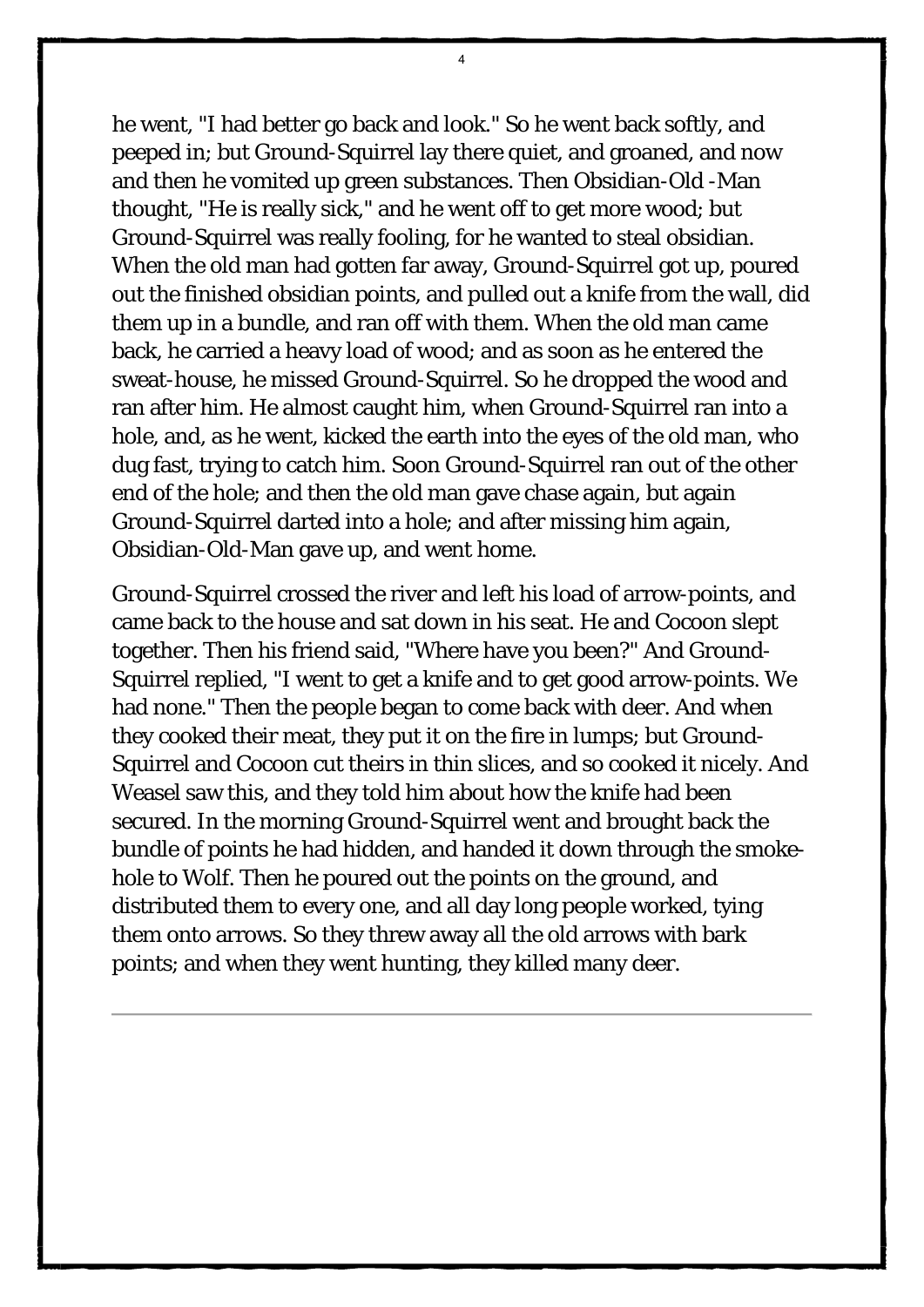#### <span id="page-8-0"></span>**2. THE MAKING OF DAYLIGHT (ACHOMAWI)**

In the beginning it was always dark. Darkness was a woman, who had two daughters, and came from the eastward to gamble with Wildcat. She reached Wildcat's house at night, and after supper began to talk about gambling, saying, "I never came here before. I came to gamble." The others present advised Wildcat to play: so all the preparations were made, and, sitting on either side of the fire, they began to play. Darkness bet her two daughters against all the people which Wildcat had. Darkness wanted Wildcat to bet her husband, Chicken-Hawk, but she did not wish to. Finally, on Coyote's advice, she bet him as chief first. Then they began to play, Coyote helping to sing. He thought the game was going favorably, and that Wildcat would win the two girls, and that he would get them for wives. But just as she almost won, Darkness beat her, and, taking Coyote, broke him in two and threw him outside. Darkness then threatened to "stay dark all the time" unless Wildcat would bet her husband, as Darkness wanted him for a husband for her daughters. Wildcat refused, and bet other people in the house. All but three offered themselves to be bet. These were Rabbit, Weasel, and Caterpillar. Finally all were lost to Darkness but these; and then Caterpillar said, "Bet me," and he came near where Wildcat sat. They were gambling with a small slippery thing like ice, instead of the usual gambling-bone. Caterpillar began to sing, and to win. Pretty soon all but one of Darkness' counters were gone, and she began to be afraid. She was afraid of the smooth gambling-stick. Caterpillar told her to sit still, as she was moving about nervously. Suddenly he slid the gambling-stick across at her, and, entering her body, it caused her to burst. Then Caterpillar took her body and threw it outside.

The two girls were sitting there crying. One of them was going to gamble. She told Caterpillar to deal, but he refused. So she began, and won until Caterpillar had only one counter left. Then he began to win, and finally killed her just as he had her mother. He then threw her body outside. Only the youngest sister was left. Caterpillar told her not to cry, as he was not crying, although all his people were lost. They played and played, and, as before, Caterpillar killed her by the same trick. Then Caterpillar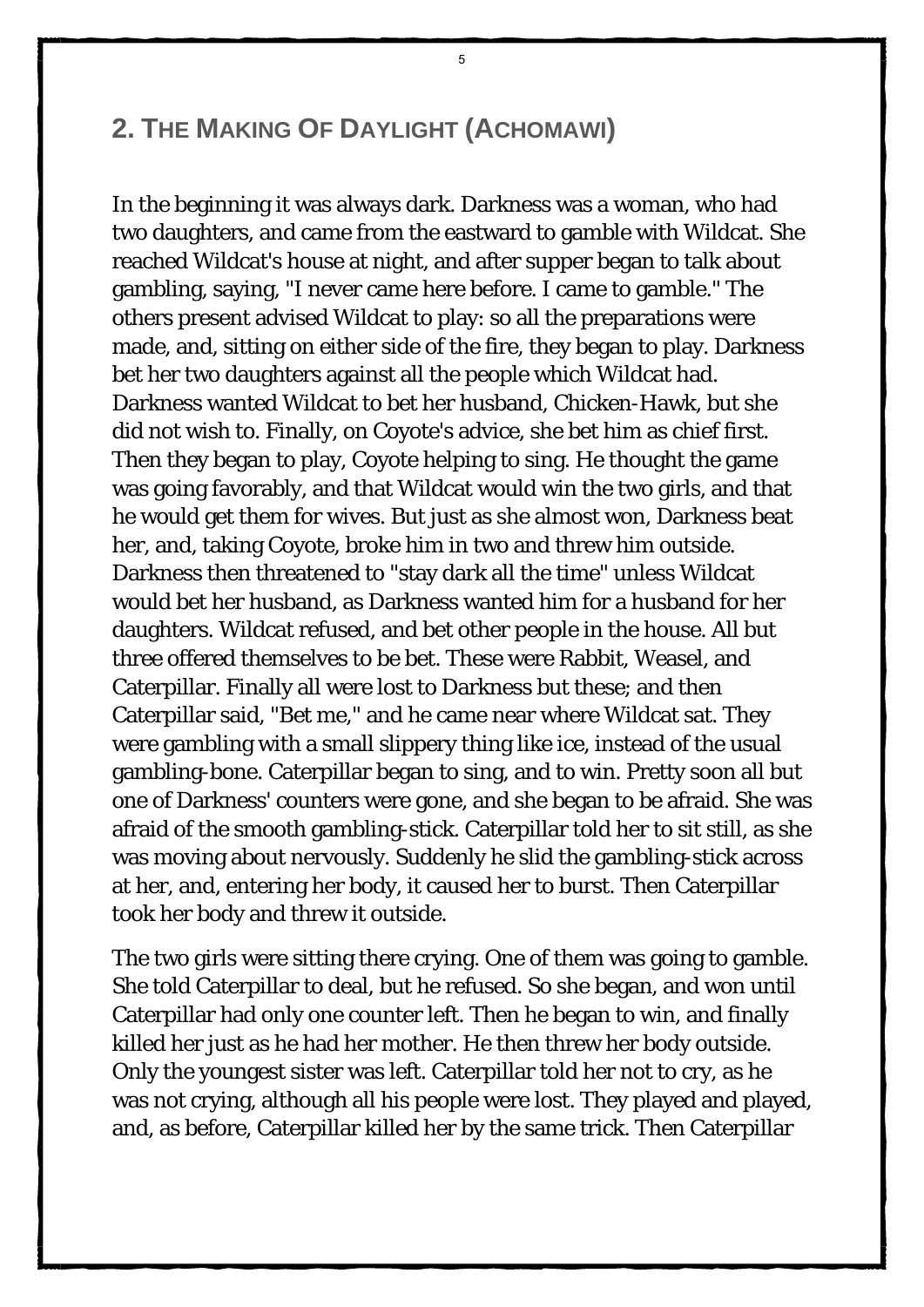said, "In after time, people will say that I was the one who won my people back."

Still, however, it was dark. So Lizard set to work to try to make light. He went over to Big-Lizard's house, and took a light with him. He told Big-Lizard all about what had happened, and told him that he and Caterpillar and Rabbit were the only ones left. Then Lizard put on his cap and began to dance. His cap was made of a grizzly-bear's head. Rabbit was talking, singing, while Lizard was dancing near the house-post. By and by it began to grow light. Lizard made daylight come by dancing. Rabbit said, "That is what people will say; that is what people must say, 'Daylight is coming."' Lizard's grandmother was sitting there, and she sang, "Daylight is coming, daylight is coming!" Then she made a mistake, and sang about a man. Lizard was angry, and said, "You are always thinking about men." His grandmother answered, "I meant to sing properly, but my teeth are all gone, and so I made a mistake." Lizard then told Rabbit to go out and see where light was coming. He went up and looked, and, looking to the east, saw the dawn and heard the birds singing. He came back and said, "I did not see anything." By and by he went up again, after Lizard had danced some more. This time daylight had come. All over the world people woke up, and made a noise. Then Lizard stopped dancing. He told people to open the doors, to build a fire and go out. It was spring-time, and sunflowers were ripening. All the people came out and talked about Lizard's having made the light.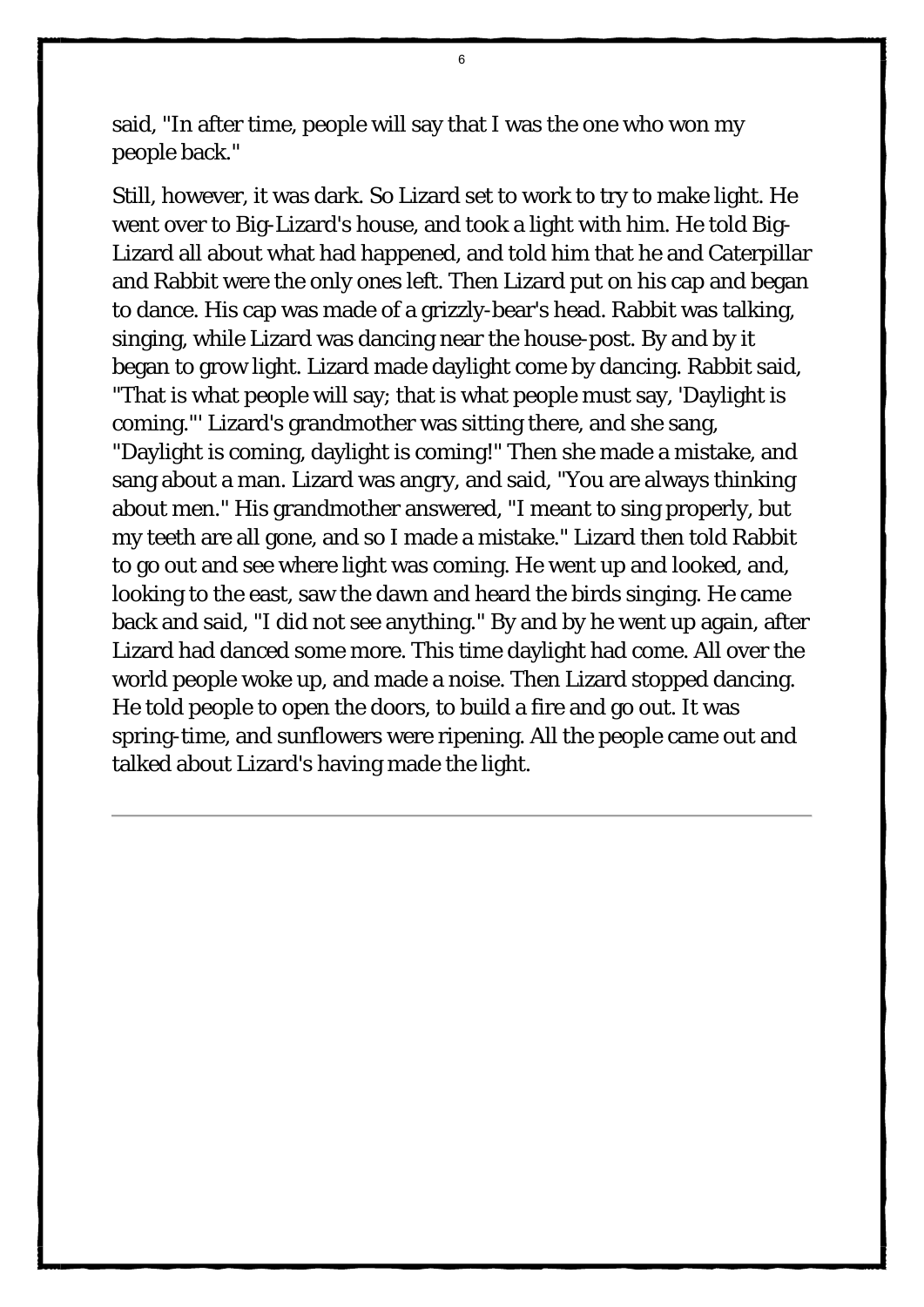#### <span id="page-10-0"></span>**3. HAWK-MAN (ACHOMAWI)**

Sun had a wife, Shell-Woman. She said to her husband, "There are two chiefs living over there. Let our children go and marry them." So Sun agreed; and Shell-Woman said, "Now, go ye! There are many chiefs there. They have much to eat. Ye must go to Pine-Marten. He is the best." Then the sisters got ready, put in their pack-baskets of shell, salmon and acorn-bread and manzanita-berries for food, and came from the west hitherward, across the Fall River. As they came around the point of woods in the valley, Coyote was burning down a tree, and saw them, The youngest sister knew at once who he was, but the oldest fell in love at once. The youngest said, "Go on! Don't stop! That is Coyote." Then Coyote said to himself, "I wish that she should not know who I am," and ran ahead, calling for all kinds of fine clothing to come to him. At once they were there, at his hand, and, putting them on, he disguised himself so that he looked different, covering up a dimple which he had. But when he again met the sisters, the youngest knew him again at once. She said, "Go on! Don't stop! That is Coyote." So they went on.

7

By and by they saw smoke rising. "Some one lives there. Let us go and visit, and find out where to go." So they went, and found in the house Hawk-Man. He was a shaman, and lay with his back to the fire. "Where do you come from?" he said. "Where are you going?"--"Our father and mother told us to go to Plat?thtau'ika," said the oldest, "to the Pine-Marten brothers, who defecate only dentalia. To them they told us to go."--"Ah!" said Hawk-Man, "I think they must have meant me. I am Hawk-Man, and I defecate only beads. I am a chief. I go out to hunt, and send my people out to hunt and get wood. What kind of a house did your father say this man lived in to whom you were going?" Then the oldest sister said, "At the house there is a post on which hangs a bear-hide, they told us."--"Yes," said Hawk-Man, "I am the one they meant. The bearhide hangs there. Wait a moment, I will prove to you that I am the one. Hold out your caps." Then they held out their caps, and he ran up and defecated in them. He defecated rattles into the caps. Then he said, "Close your eyes," and they did so; and when they heard the rattling, they thought it was dentalia, And Hawk-Man said, "Let us go!" and they said, "Yes."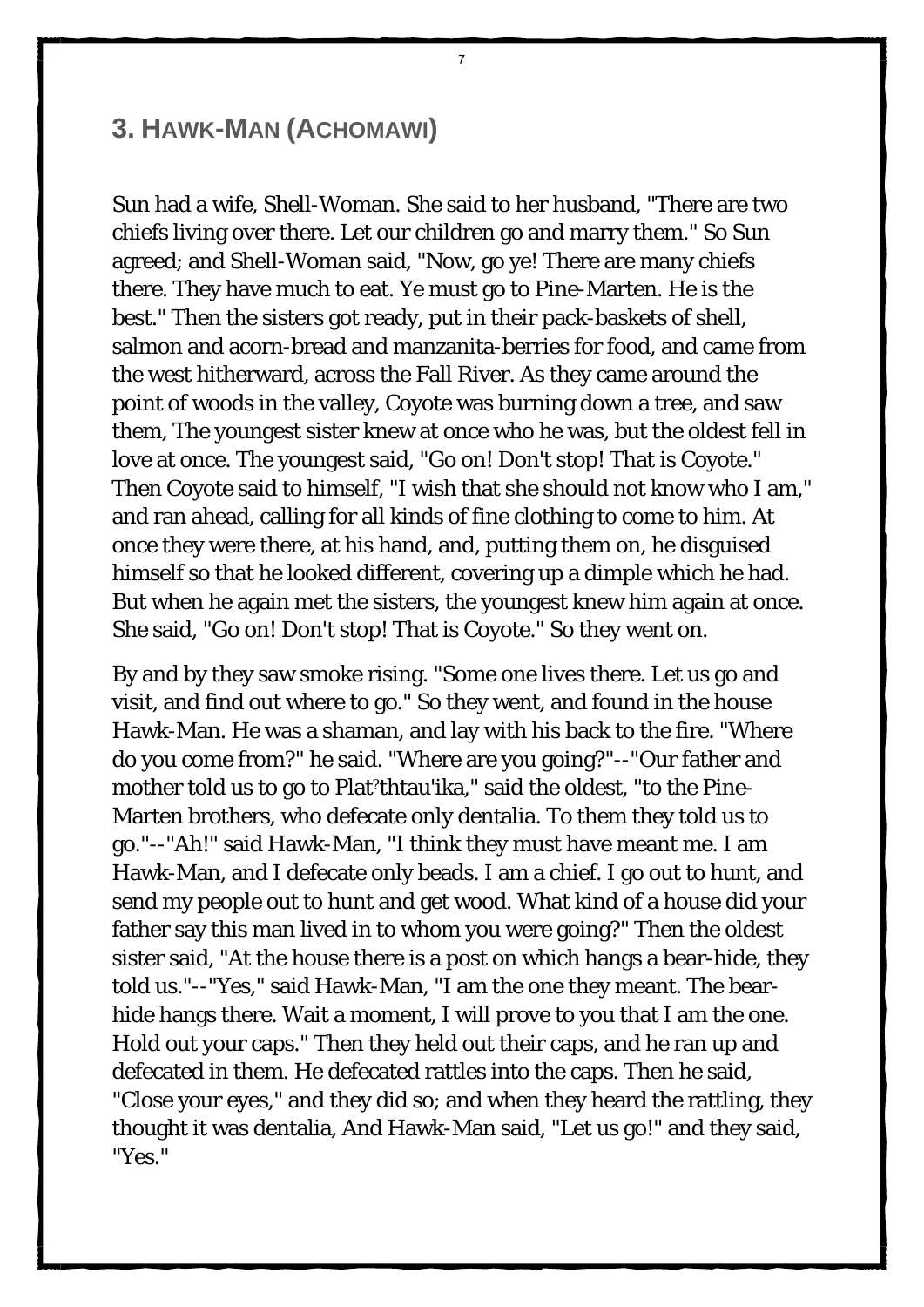They put on their packs and started. "Do ye go slowly. I will go on ahead." So they went; and he hurried on, and reached there first. The post with the bear-hide was standing outside the door of the house opposite his, and so he quickly pulled it up and set it by his door. Then the sisters arrived, and saw the post and the hide, and went at once to his house and took off their packs. Now, Hawk-Man had a wife; and he told her to go over and sit on the opposite side of the house, and not to call him husband, but son. And she promised. When the sisters came in, Hawk-Man told them to sit in the wife's place, and they did. Then people came, bringing deer, and piled it up, and sent a boy to Hawk-Man's to call him. When the boy came, Hawk-Man made a noise with some dried grass, so that the sisters should not hear what the boy said. Then he told them that he had to go out to divide up the meat. "I only took what I wanted for myself before, for I had no wife," he said. "'Now I shall have to bring more." So he went out, and took a basket with him. Going over to where the people were, he sat down, and opened his mouth. As they ate their meat, they tossed the bones to him, and he swallowed them; while they joked him, saying, "Did you hear that some girls were coming to marry you?" Then they laughed. After they had finished, he went off, sat down behind the house, and sliced the flesh off of his thighs, and put it into the basket. He carried it back, and his wives cooked the meat; and although it smelled and tasted very badly, yet they ate it, thinking it was deer. Then they went to sleep. In the morning he went off, as he said, to hunt, but instead cut off more of his flesh, and put it and his entrails into the basket. In the evening when he got back, his wives again cooked the meat, and ate. Again the boy came and called him to come out, and, as before, he made a noise so that the women should not hear. He went out, and the people threw him bones, taunting him as they had the previous night. Meanwhile the youngest sister crawled softly after him, and saw what was going on, and came back and told her sister. "You always do what you want. You will not take advice. I know that the chief we were to marry lives opposite. This man we live with came on ahead of us, he took down the bear-hide, and brought it over here." Then Hawk-Man came in again with his basket of flesh, but they would not eat any.

In the morning he went off to hunt again. Then the two sisters destroyed their children, dressed themselves up finely, took their baskets, and went out. They went across to the other house, and, going in, sat down by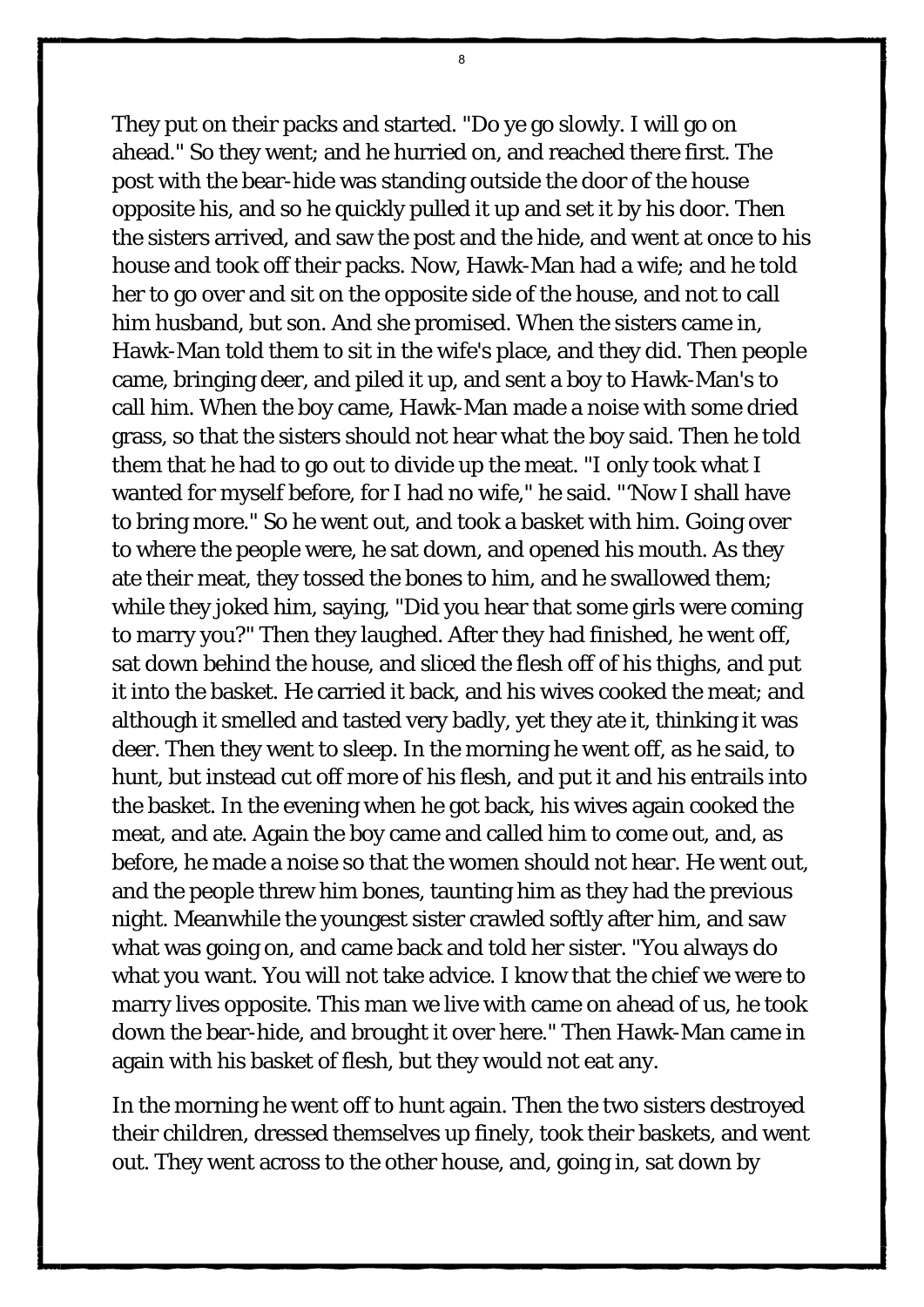Pine-Marten's side. By and by the people came in from the hunt, and brought deer. They skinned and cut it up, cooked it, and ate supper. Weasel, however, did not like it that these two women, Hawk-Man's wives, should sit by his brother Pine-Marten. But Marten just sat there and said nothing, but smoked marrow all the time. Meanwhile Hawk-Man came back, and found that his wives had gone. He grew very angry, and at once put on his shaman's ornaments, and began to dance, and to sing, "Kētj kētja wi'nīno, ketj ketja wi'nīno." At once it began to rain. Only Weasel noticed it and spoke of it. All night it poured. The water rose higher and higher till it ran in at the door. "Tell them to go back, these two women! That Hawk-Man will kill us, he will drown us." But Pine-Marten said nothing until morning. Then he said, "I do not like this. Where is a brave man? I want him to go over and kill Hawk-Man." So a man got up and went over, taking a knife and a shield. Meanwhile Hawk-Man was dancing harder and harder, and at every leap his head came up through the smoke-hole. The man crept nearer and nearer, and finally struck Hawk-Man and cut off his head. And at once the rain stopped, and the cloud cleared away, and the water sank. Then the people said to each other, "If a shaman is bad, we will kill him. That is how it shall be." Then they went off to hunt.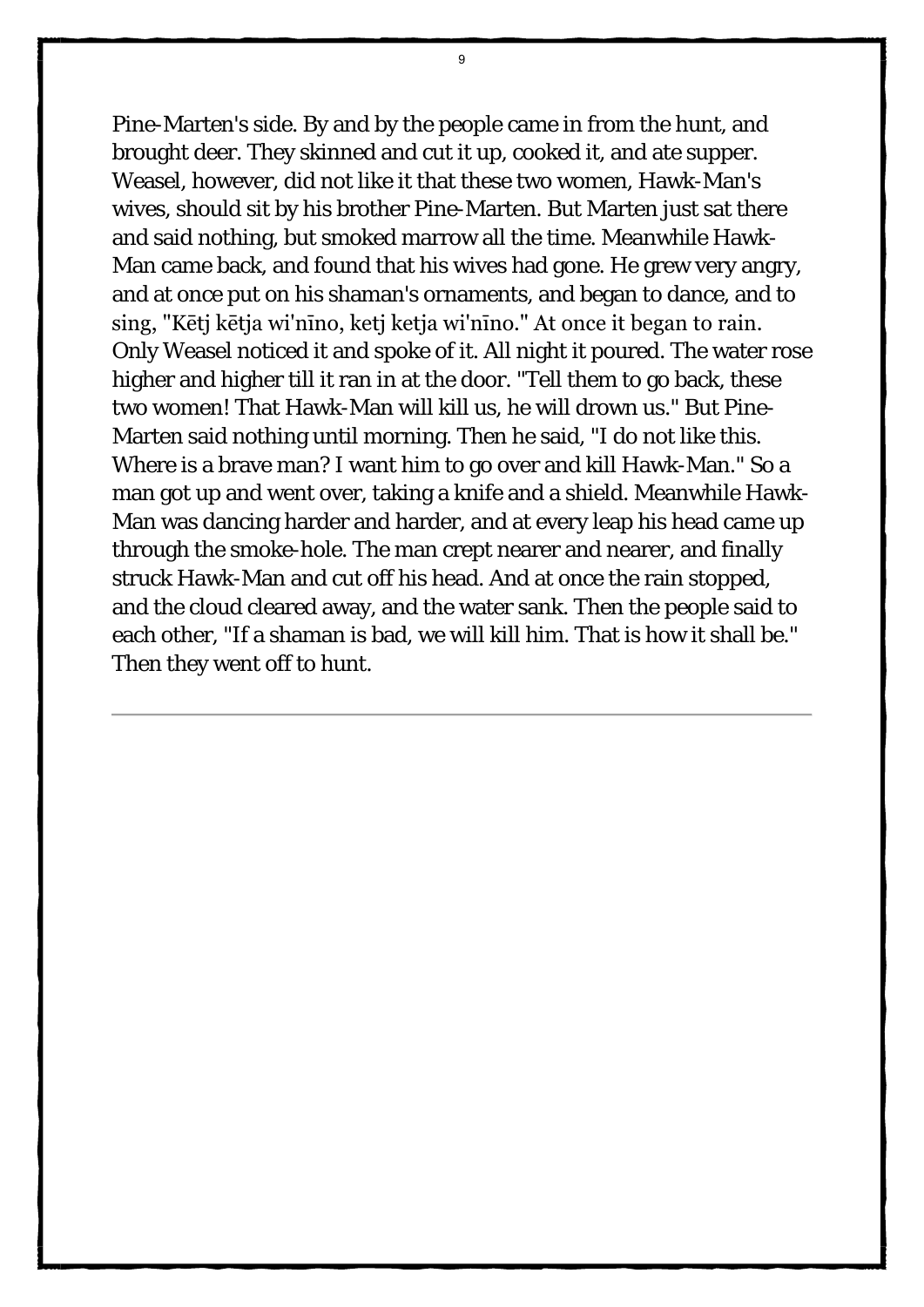#### <span id="page-13-0"></span>**4. SEARCH FOR FIRE (ACHOMAWI)**

After Hawk had been killed, and the flood had subsided, people found that all fires were put out all over the world. Nothing could be cooked, but for a time people did not trouble about it. Then after a few days they began to talk about it, and sent Owl to Mount Shasta to look all over the world and see if he could find any trace of fire. Owl took a feather blanket and went. Lizard watched him go, and told the people how he was getting on. After a while, when Owl did not come back, people thought he was dead. But Lizard said, "Sh! I can still see him." Owl got to the top at last, very tired, and wet with sweat. Lizard saw him look all about. He looked west twice, and there saw smoke coming from a sweat-house. After a while Owl came down from the mountain, and, coming back, told people what he had seen.

Next morning all got ready and went off to the west, to where the smoke had been seen. Every one had a cedar-bark torch. Dog had some punk hidden in his car. Late in the evening they arrived at the house, and asked to be allowed to warm their hands. Dog held his ear down, and fire caught in the punk. Then every one thrust their torches into the fire, and ran. The people in the house were angry, and struck at them as they ran off. Coyote's fire gave out first, then another's and another's, until finally all were out except that which Dog had in his ears. The people who owned fire had made it rain, and this put out the people's torches. No one knew that Dog had fire. They got home and were much troubled, for they thought the fire had all been lost. Dog was laughing, and said, "I am sweating." Coyote got angry at this, and said, "Hit him! Knock him out!" Then Dog said to Fox, "Look in my ear." When he did so, he saw the fire. He took out the punk, made fire from it, and so people got fire again.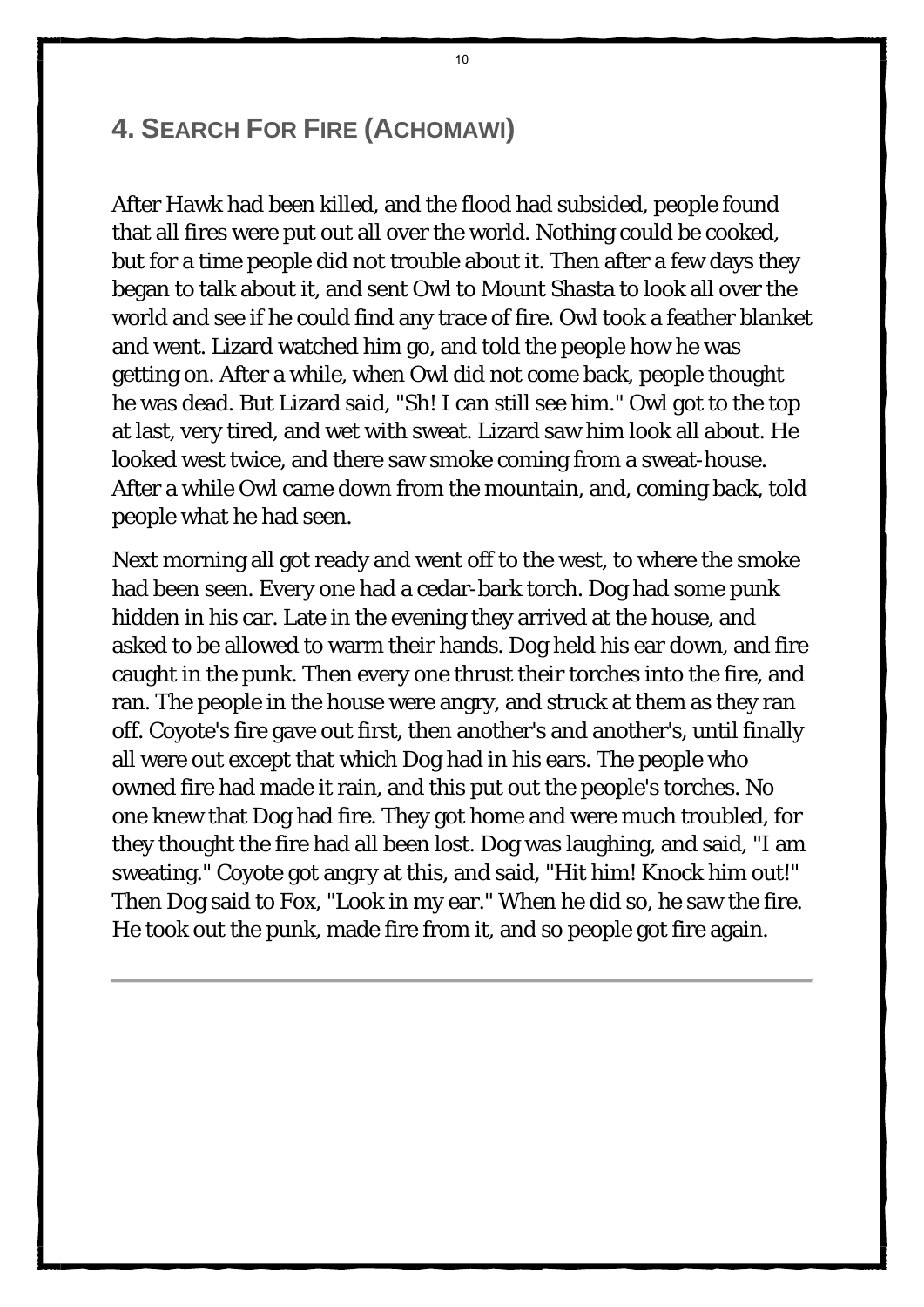#### <span id="page-14-0"></span>**5. LOON-WOMAN (ACHOMAWI)**

Loon-Woman wanted a husband. She wished to marry Wildcat. He was a treasure, something that was kept in a sack hung up in the house, and no one ever touched it or saw him. So she asked the people to take down the sack, but they were afraid. Then Pine-Marten, who was the chief, said, "Take it down;" and they did so, and gave Wildcat to her. So Wildcat and Loon-Woman went away together toward the sunset; and when night came, they stopped and camped. Early in the morning Wildcat, being weary, rose from his bed while Loon-Woman still slept, and went back to where his people lived. Then they took him and put him back in the sack, and tied it up, and put it under the roof where it had been before.

11

By and by Loon-Woman awoke, and missed her husband, and was angry. She rolled about on the ground, crying, "Oh, oh!" and as she did so, fire burst out from beneath her; and as it blazed, it cried, "Tup, tup, tup!" Then the ground burst open, and there was a great canyon there. Loon-Woman walked about, saying all the time, "Oho, oho, oho!" and always the fire blazed up, and all the earth was burned. The rocks cracked and split, and the ground turned red.

The people in the house where Wildcat was began to be afraid as Loon-Woman came nearer; and they sat about, hanging their heads. Then Cocoon-Man spoke, and said, "Why do you sit hanging your heads? Why don't you kill her? A little while ago you killed Hawk-Man when he tried to drown you. You are strong only in talk." Then the people and the chief thought what they could do. The Mice brothers took rye-grass and spliced it together, and shot it with an arrow into the sky, so that the ryegrass cord hung down to the earth, and came in through the smoke-hole. Then all the people began to climb up away from the earth. Coyote was snuffling "Hs, hs, hs!" for he was sorry to leave his daughter Loon-Woman behind. And as he climbed he looked down, and the rope broke just as he was almost up to the sky; and all the people fell back to the earth, falling into the midst of the blazing house which they had escaped from. Loon-Woman saw them fall, and hurried to make a net, that she might catch their hearts as they burst. One by one the hearts flew out; and Loon-Woman caught them, and threaded them on a cord, and put them about her neck for a necklace. Some of the hearts she did not keep,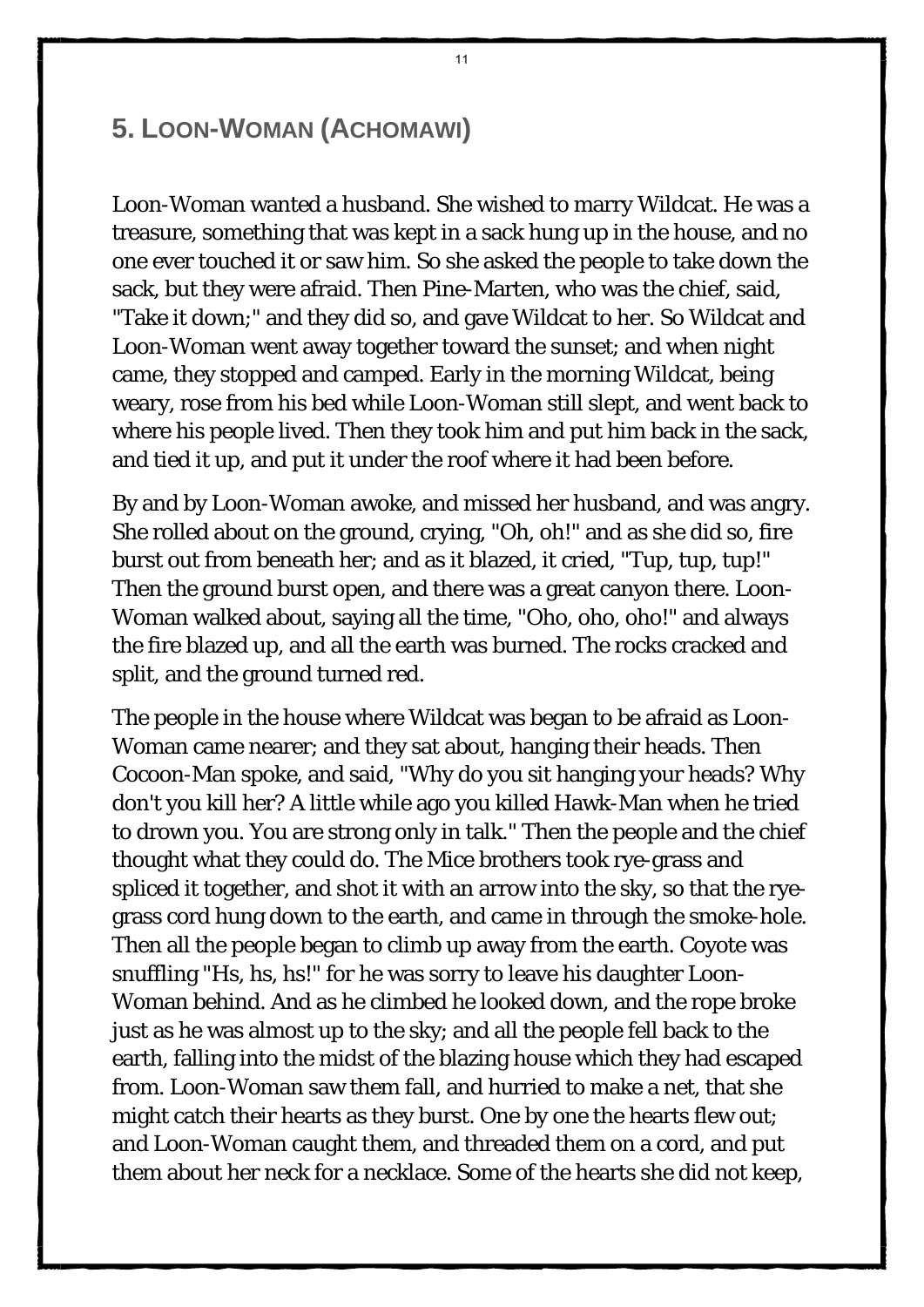however, but gave them to Silver-Fox. Then she ran away, and travelled all over the world. Her sister, Eagle-Woman, searched everywhere for her, for she wanted to get the hearts, that she might restore the people to life. As she sought, she kicked up the earth, and so the mountains were made. Finally she secured the hearts, [\*] and brought them back to where the house had been. She rebuilt the house, and then put the hearts in water, in the river; and at daybreak they came to life, and the people came trooping back into the house. Then Silver-Fox named them, and told them to go away and spread all over the world, and said where each was to live. And to every one he gave his cry, and he painted them with their colors, and they went away, some in one direction, some in another.

*[\*]How this came about is not stated. The latter portion, as well as much of the tale, is very incomplete, and obviously abbreviated. It is said that up to the end of this story, all the events of creation move in an orderly manner in one connected series. After the animals, however, had been dispersed in this way, there is no longer any definite series, and the many stories told of their subsequent doings are without sequence.*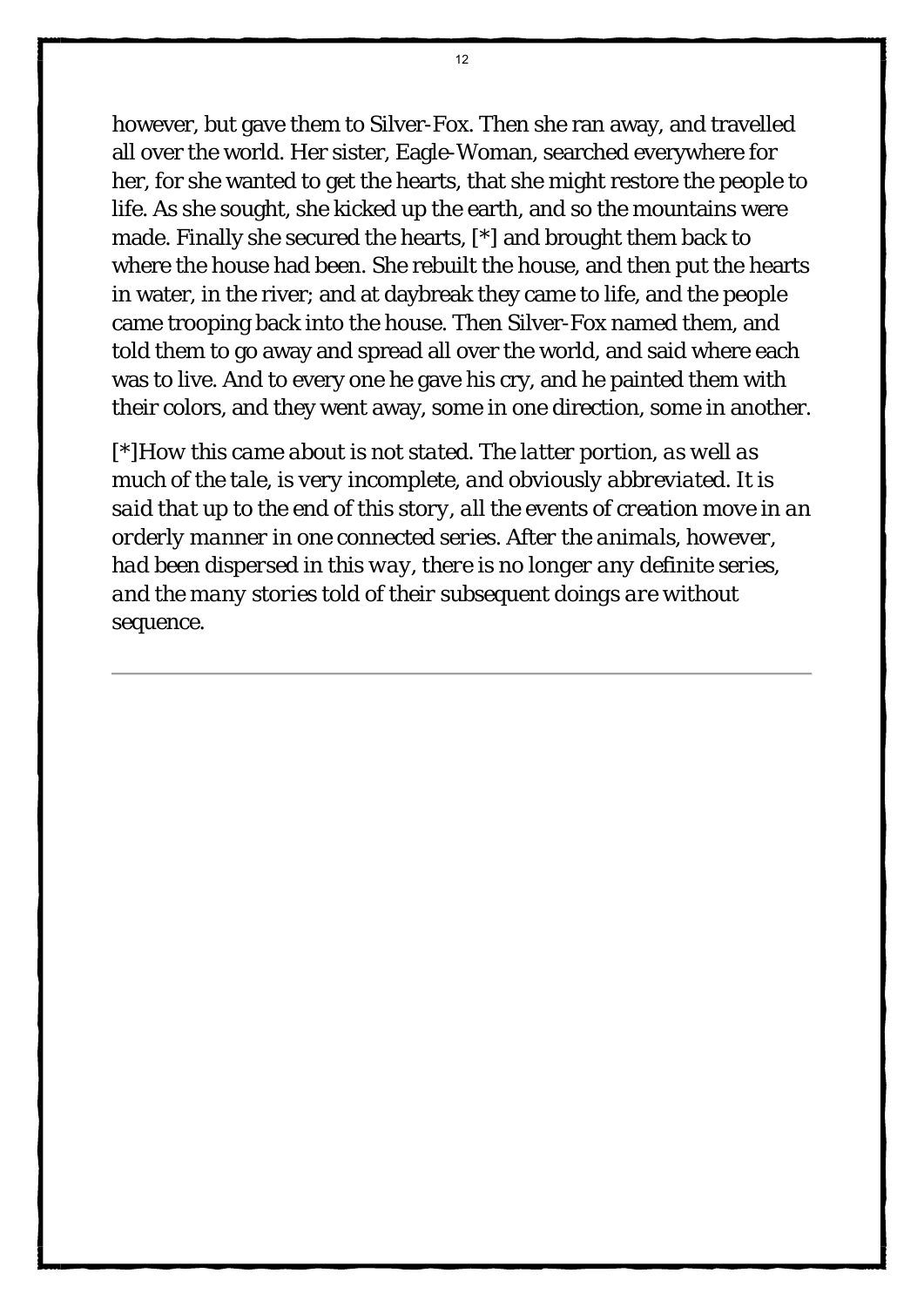#### <span id="page-16-0"></span>**6. THE LOST BROTHER (ACHOMAWI)**

Fisher and his brother Weasel were living together. One day Lizard stole Weasel, and carried him off, and Fisher hunted in vain for him. As he went about searching, he kicked up the earth, and so made the mountains. One day some Mice came to Fisher's house as he lay asleep. They came to get some meat from a deer he had killed. They cried and talked at the same time, throwing dust in their eyes for grief. Fisher gave the Mice some meat, and told them how his brother had been stolen by Lizard while gathering wood. The Mice said that they thought he could find his brother again somehow. Then Fisher asked them to help, to go and ask Sun where he was. He promised to give them feathers and beads and paint to give Sun. The Mice agreed to go, and, taking a long cord, tied it to an arrow and shot it up to the sky, where it stuck firmly. Fisher then gave them the gifts he had promised, told them to ask Sun if he had seen where Weasel was, for he could see all over the world. If Sun did not answer at first, they were not to be discouraged, but to go on ahead of him along the road he travelled in the sky, and ask him again.

The Mice started, and climbed up to the sky, to the road on which Sun travelled. He came along, carrying his daughter on his back in a basket. The Mice asked him to stop, said that they had come to see him, and had brought presents from Fisher, who wished to know where his brother had been taken to. Sun did not answer, but walked steadily on. So the Mice ran ahead and asked again, and then Sun stopped. He said he could not see Weasel, but that a man lived far away at Baiwa, that he had no children, yet he could see him with a little white boy, which might be Weasel. The Mice said that they were sure it was, and gave the gifts to Sun, after which they came back down the rope to Fisher's house.

The Mice told Fisher all that they had done, and said that Sun had said that Lizard had a small boy with him, who might be Weasel. Fisher thanked them, and sent them away. He felt happy, for he knew where his brother was. He built a fire, took out his arrows and dried them, and in the morning started off to where Lizard lived. Lizard went out to catch ducks; and when he left, he told Weasel to stay behind in the house and watch his bow and arrows. As Fisher came near, he caused trees to grow in front of him to conceal his approach. Weasel had gone out to get some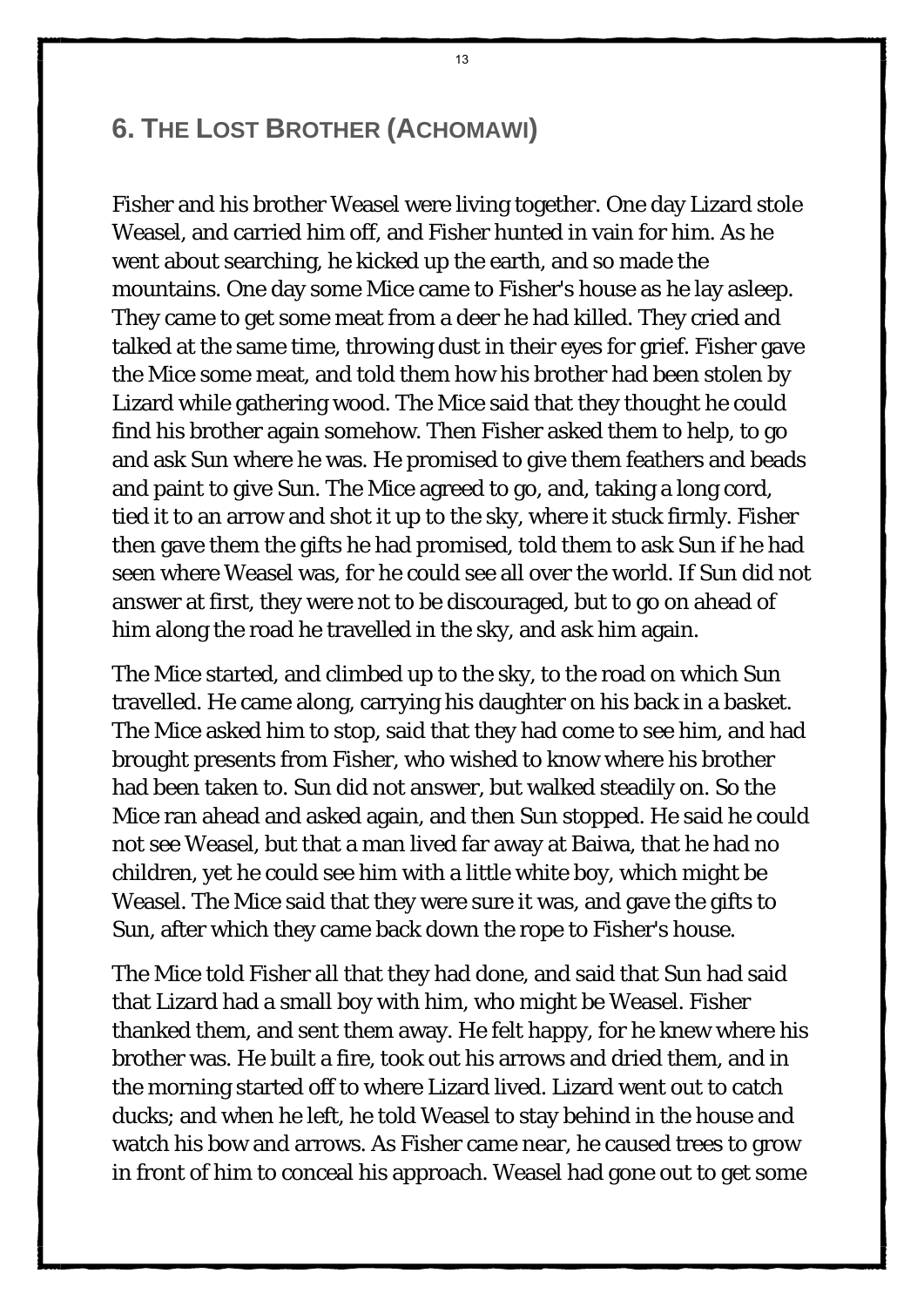wood, and saw his brother. He was glad to find him; and they talked together, and decided how to escape. Weasel made a great fire in the house, and then took Lizard's bow and arrows and threw them in, then joined Fisher, and the two ran off. Lizard was looking back, and saw the big fire in his house, and came back in a hurry to see what was the trouble. He found his weapons burned, all but a few arrows. These he took, and started after the two brothers. They and Lizard travelled very fast, as they snapped themselves from one mountain-top to another by means of an arrow-flaker. Fisher tried to escape, but Lizard always got in front of him. So at last they fought. Fisher put Weasel in his quiver and fought as hard as he could, but by and by got very tired. Every now and then Weasel would pop his head out and say, "He nearly hit you then! Be careful, brother!" Toward sundown Fisher was very tired, and looked to see where Bluejay was. He was out stalking deer with a deer-head on as disguise, and, seeing deer, he was creeping up on them, and did not see the conflict. The deer were startled by it, however, and ran; and Bluejay, looking up, saw Fisher retreating backwards toward him. Bluejay was an older brother of Fisher's, and came to his aid, and succeeded in hitting Lizard in the belly, when he burst in two and was killed. Then Fisher stood up, and wiped the sweat from him, and went home with Bluejay and Weasel.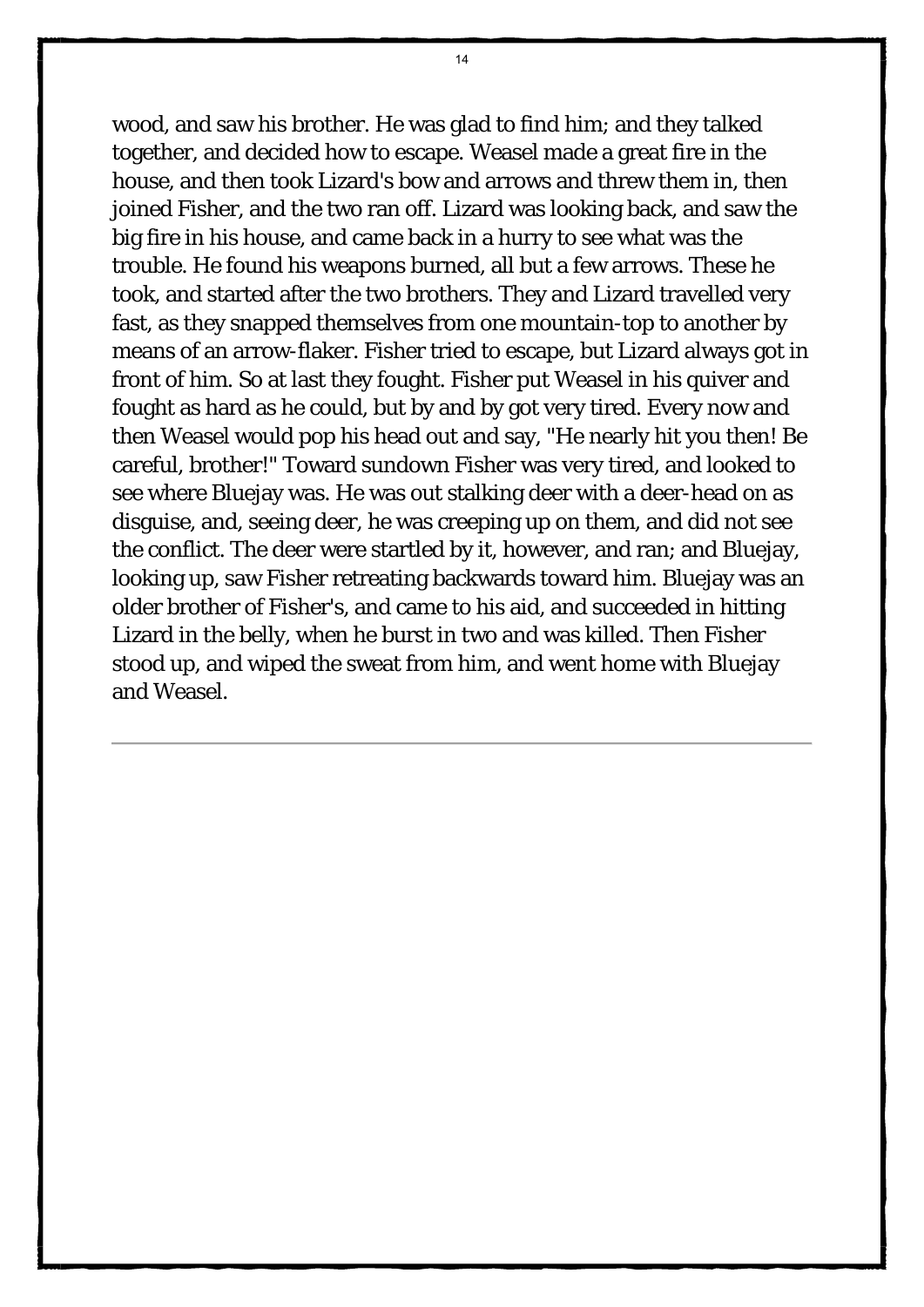#### <span id="page-18-0"></span>**7. BLUEJAY AND LIZARD AND THE GRIZZLY-BEARS (ACHOMAWI)**

Some Grizzly-Bears lived in a sweat-house near where Bluejay and Lizard lived. These latter had all kinds of food stored in bags of tule. The Grizzly-Bears had only acorns, and used to have to go to the other house to get salmon and meat. A Grizzly-Bear went over at sundown and sat down, saying, "I was sent over for scraps;" then Bluejay would say, "All right, get out some salmon," and Lizard would give Grizzly-Bear a large pile of it. When he got back home, the others would say, "They always give us a lot." In the morning another Grizzly went, and came back with a huge basket of pine-nuts; and in the evening then another would go, to get a lot of sunflower-seeds. In this way Bluejay and Lizard gave away all the food they had, and began to get hungry. Lizard, however, had been afraid that this would happen, so he had hidden ten salmon under his pillow while Bluejay had gone after wood one day. When all the rest of the food was gone, Lizard produced this reserve supply, and the two lived on this for a time. The Grizzly-Bears had saved much of the food they had begged, and feasted while the others were starving. The Grizzly-Bears hoped the others would die.

Bluejay soon got very weak, but Lizard was still able to get about. One day Lizard covered up the coals with ashes in their house, closed the smoke-hole, and, taking his knife, crept over to the house where the Grizzly-Bears were, all asleep. Lizard looked in and saw all the food they had there in storage. Then he went into the house, picked out the largest Grizzly-Bear, crawled into his anus, and cut out his heart. He brought the heart out, then skinned the body of the bear, the others meanwhile sleeping on. Lizard baked the liver quickly in the ashes, and ate it, then, leaning a pole up against the door, he walked on this, so that the Grizzly-Bears could not see his tracks. He took all the Grizzly-Bear meat home with him, and one basket of acorns. He found Bluejay almost dead; but he cooked some meat, and gave him some, and, after getting a little stronger, he was able to eat a great deal; and the two ate nearly all night.

In the morning the Grizzly-Bears woke up, and missed one of their number, but thought he had merely gone out of the house for a time. So they were not worried, but built a fire and sweated. Lizard and Bluejay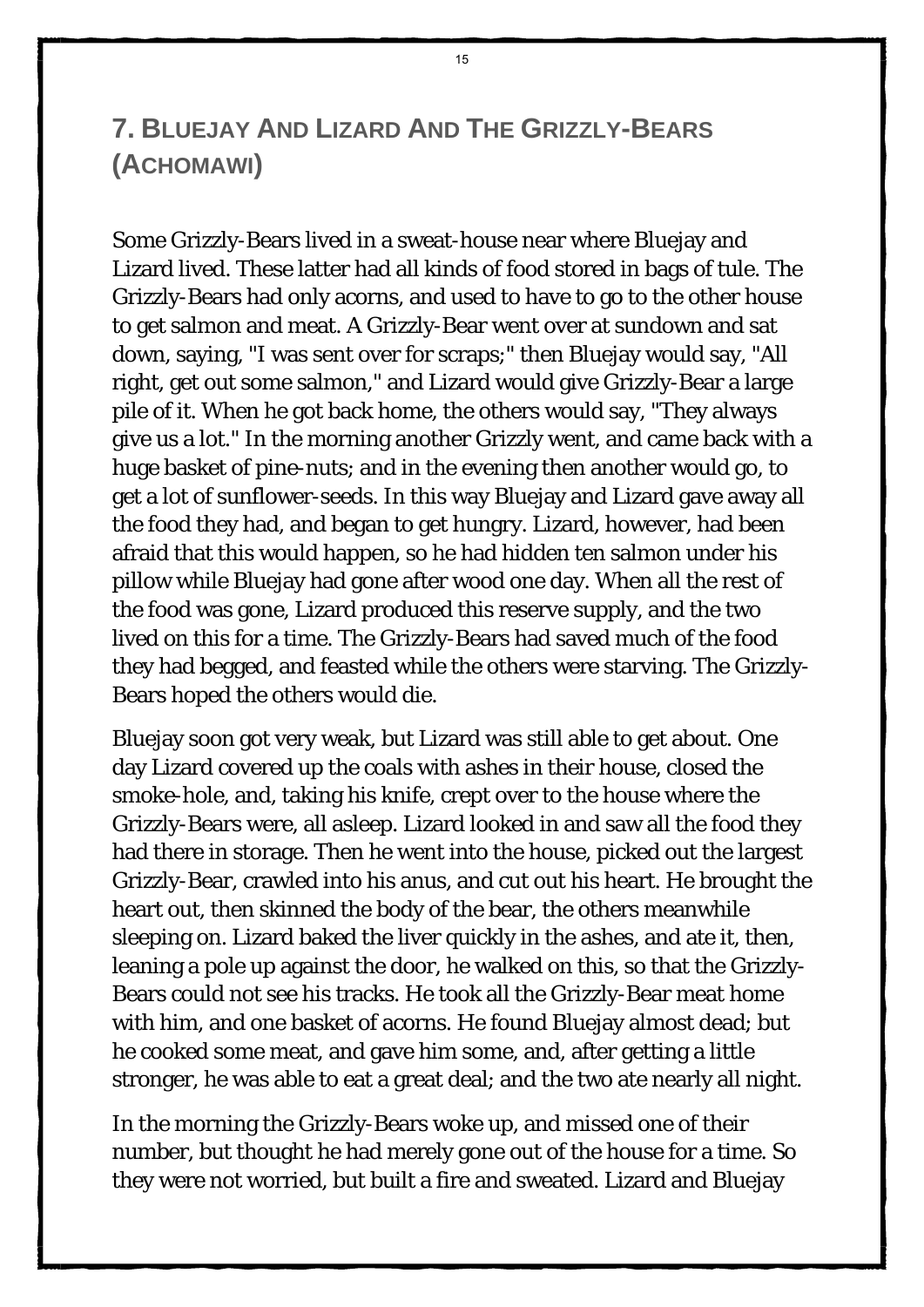kept quiet in their house, and did not move out. Every night Lizard did the same thing, killing one of the Bears until he had killed four of them,- two on each side of the door as they slept. The Grizzly-Bears did not suspect what the trouble was, for they thought both Lizard and Bluejay were dead. Thus Lizard and Bluejay lived through the winter.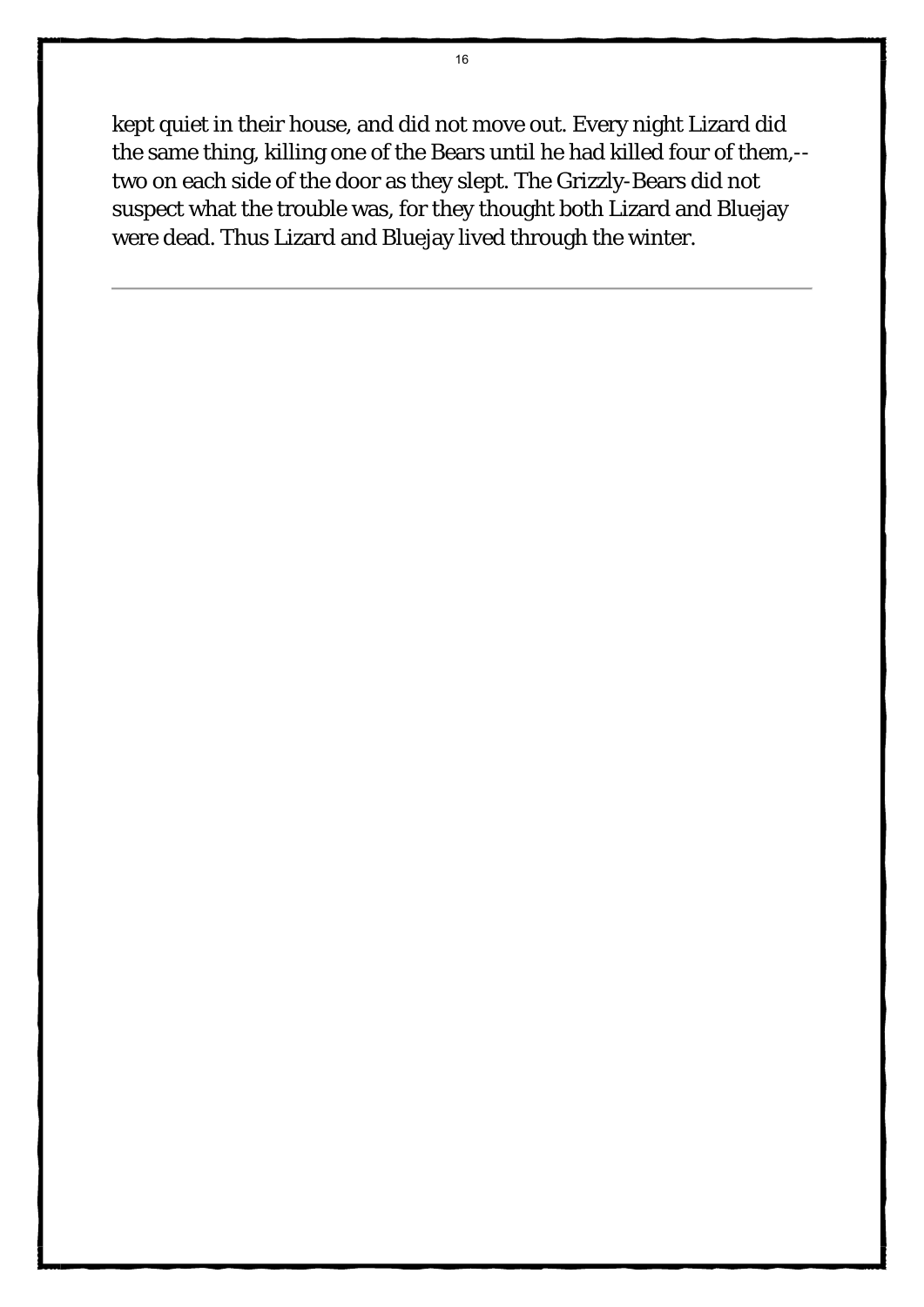#### <span id="page-20-0"></span>**8. SILVER-FOX AND COYOTE (ACHOMAWI)**

Silver-Fox and Coyote lived together. Silver-Fox gathered some serviceberry sticks, and whittled them down nicely, working all night. The shavings were to be made into common people; the finished sticks, into the best kind of people. About sunset the next day he was ready to make them alive. They turned into people; and Silver-Fox sent them away, some in one direction, some in another. Then he and Coyote had a big feast. Coyote wanted to imitate the deed, and so copied everything he had seen Silver-Fox do. just as before, the sticks and the shavings became people just about sunset. As soon as this happened, Coyote ran after some of the women, and after a chase caught them; but as soon as he touched them, they turned back into sticks and shavings.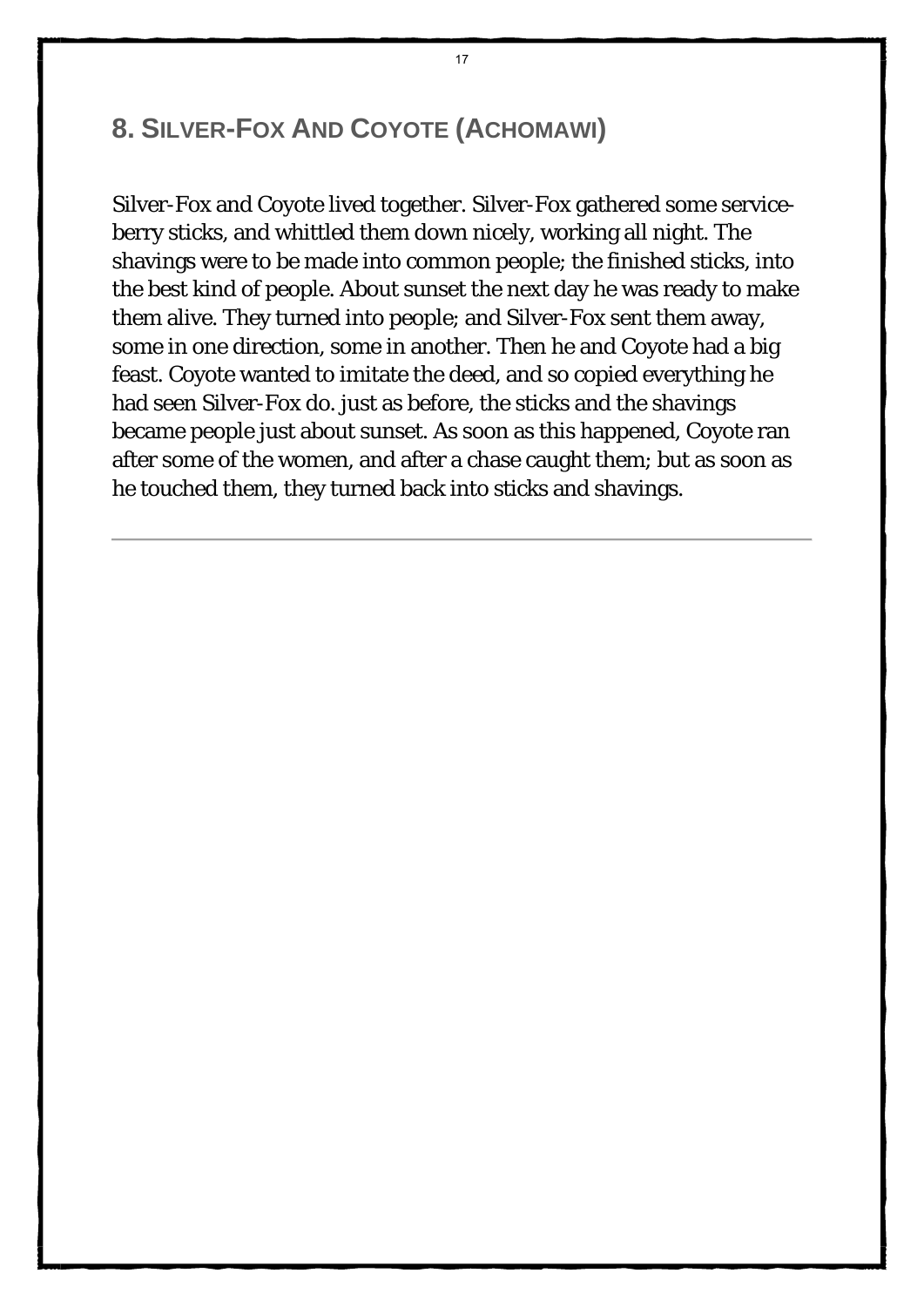#### <span id="page-21-0"></span>**9. THE MOLE AND THE SUN (ACHOMAWI)**

Once the Sun fell down from the sky just about sunrise. Mole caught it, and held it up until people got there and helped him to shove it back. The Sun had meant to roll along on the ground instead of in the sky. It was from holding up the Sun that Mole's hands are bent so far back.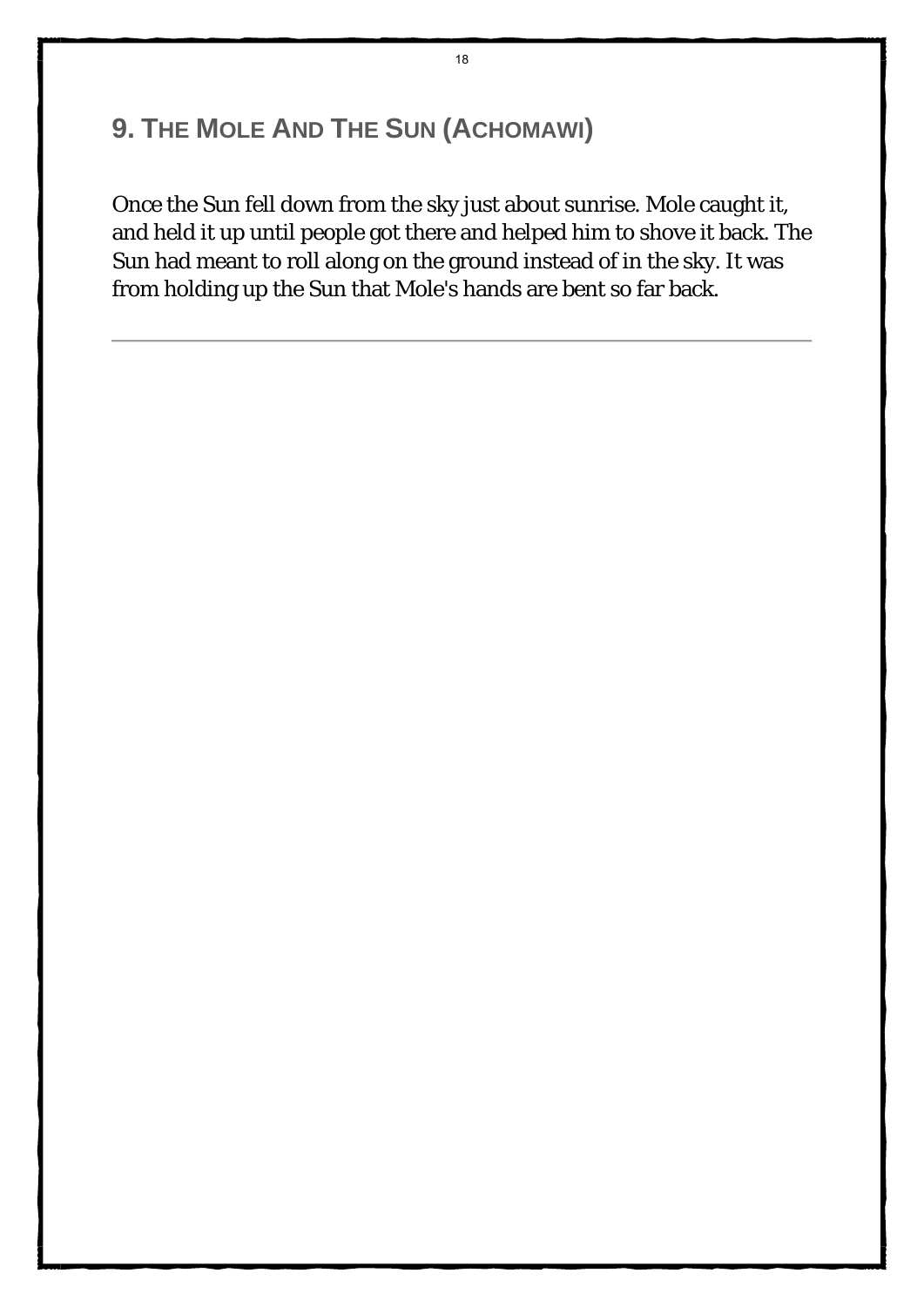#### <span id="page-22-0"></span>**10. COYOTE AND CLOUD (ACHOMAWI)**

Coyote and Cloud ran a race. Cloud bet storm, and Coyote clear weather. They started far away to the south, and for a while Coyote was in the lead. Then Cloud made fruits of all kinds to grow in front of Coyote; and he, looking back and seeing Cloud far behind, stopped to eat. In this way Cloud caught up and won. This is why we have storms in winter-time.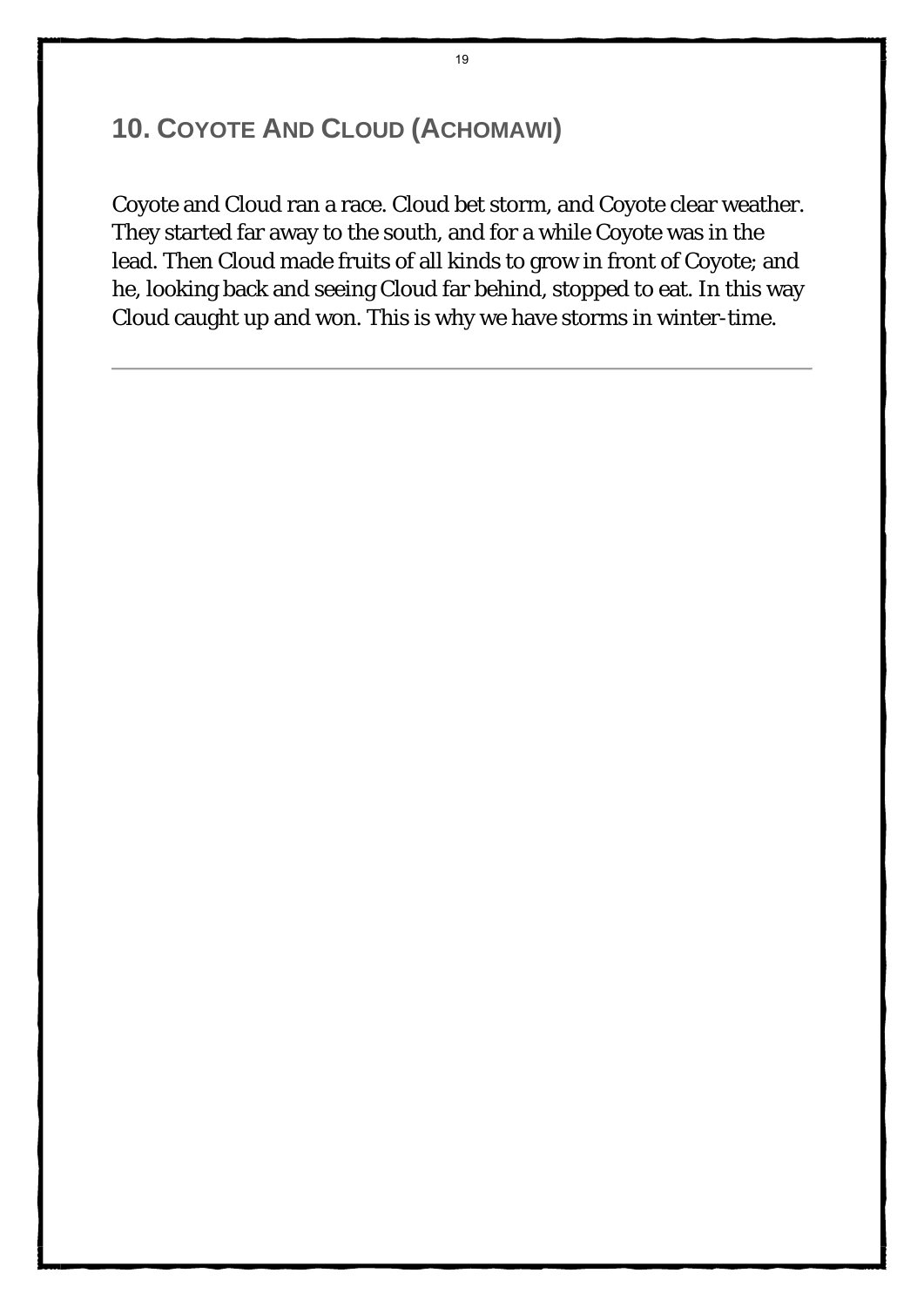#### <span id="page-23-0"></span>**11. CREATION MYTH (ATSUGEWI)**

In the beginning there was nothing but water. Coyote and Silver-Fox lived above in the sky, where there was a world Eke this one. Silver-Fox was anxious to make things, but Coyote was opposed to the plan. Finally Silver-Fox got tired of Coyote's opposition, and sent him off one day to get wood. While he was gone, Silver-Fox took an arrow-flaker and made a hole through the upper world, and looked down on the sea below. When Coyote came back, Silver-Fox did not tell him about the hole he had made. Next day he sent Coyote off again for wood; and in his absence Silver-Fox thrust down the arrow-flaker, and found that it reached to the water, and down to the bottom even. So he descended; and as he came near the surface of the water, he made a small round island, on which he stayed. When Coyote returned, he could not find Silver-Fox, and, after hunting for a long time, began to feel remorse. Finally he found the hole, and peeped through, seeing Silver-Fox far below on the island. He called down that he was sorry he had acted as he had, and asked how to get down. Receiving no reply, he said that Silver-Fox ought not to treat him this way; and after a while the latter put up the arrow-flaker, and Coyote came down.

The island was very small, and there was not room enough for Coyote to stretch out. For some time they slept, and when they woke were very hungry, as there was no food to be had. For five days things continued thus, Silver-Fox finally giving Coyote some sunflower-seeds. This pleased him much, and he asked where they came from, but received no answer. After five days more, Silver-Fox made the island a little larger, so that Coyote could have room to stretch out. At last he could be comfortable, and went fast asleep. At once Silver-Fox got up, dressed himself up finely, and smoked awhile, and then made a big sweat-house. When it was all done, he woke Coyote, and the latter was much surprised to find the house there. Silver-Fox then told Coyote to sweep out the house, spread grass down on the floor, and go to sleep again. He did so, and then Silver-Fox dressed up again, putting on a finely-beaded (?) shirt and leggings, and sang and smoked some more. Then, going outside, he pushed with his foot, and stretched the earth out in all directions, first to the east, then to the north, then to the west, and last to the south. For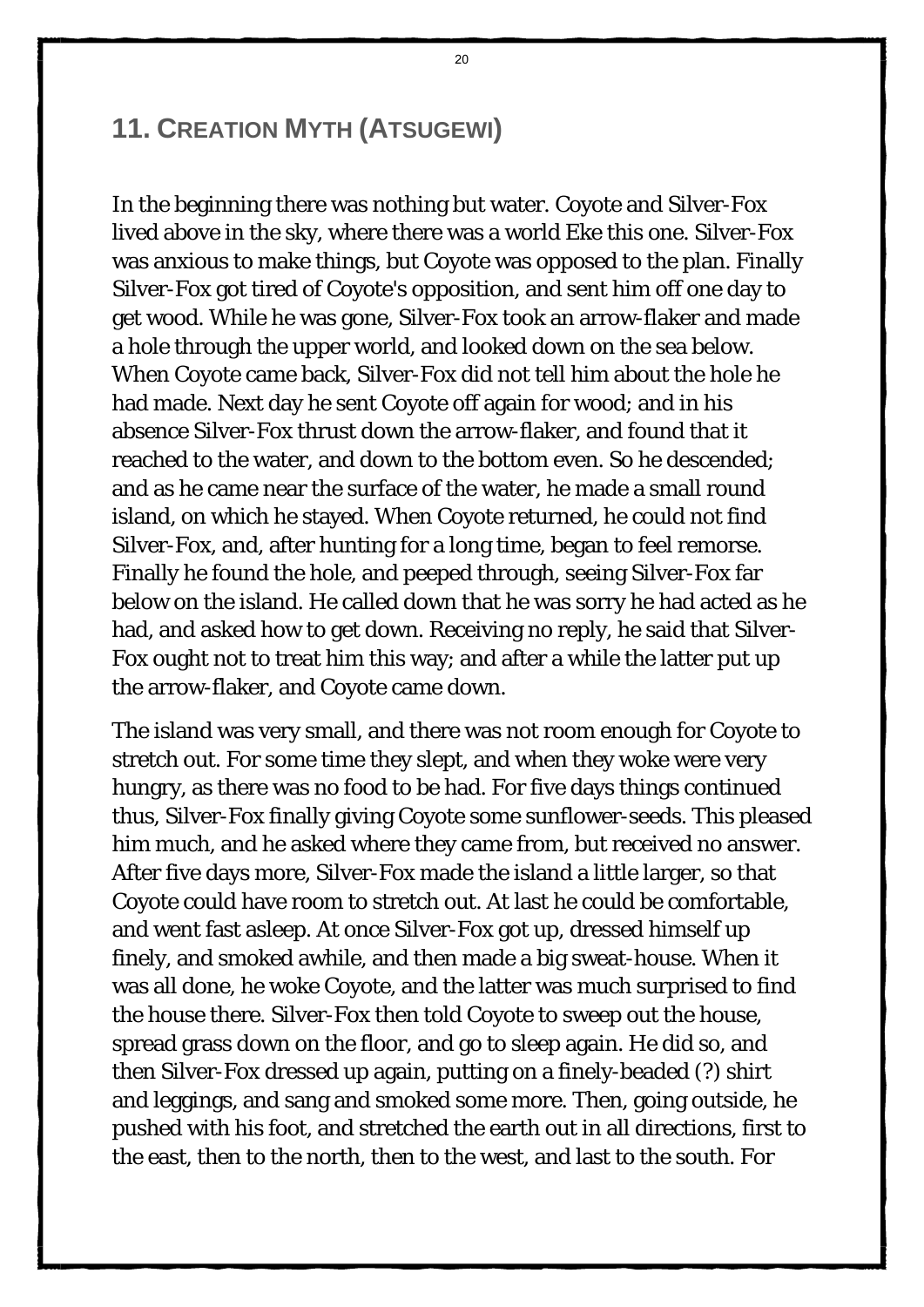five nights he repeated this performance, until the world became as large as it is to-day. Each day Silver-Fox told Coyote to run around the edge, and see how large it was getting. At first he was able to do this very quickly; but after the last time he grew old and gray before he got back. Then Silver-Fox made trees and springs, and fixed the world up nicely. He also made all kinds of animals merely by thinking them. These animals, however, were like people.

When the world was all made, Coyote asked what they were going to have for food, but Silver-Fox did not reply. Coyote then said that he thought there ought to be ten moons of winter in the year, to which Silver-Fox replied that there would not be enough food for so long a winter. Coyote declared it would be better not to have much food, that people could make soup out of dirt. To this he received no answer. Silver-Fox then said that it was not right that there should be ten moons, that two were enough, and that people could then eat sunflower-seeds, roots, and berries. Coyote repeated what he had said before, and they argued about it for a long time. Finally Silver-Fox said, "You talk too much! I'm going to make four moons for the whole year. I won't talk about it any more. There are going to be two moons of winter, and one of spring, and one of autumn. That's enough." They, Silver-Fox said, "When people get married, they will have children by taking a dentalium-shell and putting it between them, or a disk-bead: the one win make a boy, the other a girl." Coyote replied, "Hm! That's not the right way. It will be better for people to get married: they will not be satisfied any other way. People must live as man and wife: they ought not to do as you said." Silver-Fox did not want to argue the matter; and finally, after repeating what he said before, he yielded to Coyote, and said, "Let it be as you say."

Silver-Fox then went out to get some pine-nuts. He climbed a tree and shook the branches, and the nuts fell down already shelled and ready to eat. He filled a basket with them, and brought them in. Coyote had gone to get wood; and when he got back, Silver-Fox divided the pine-nuts, and gave him half. Silver-Fox ate only part of his, and put the rest away; but Coyote ate nearly all night, going out and defecating, and then returning and eating more, until he had finished them. Next morning Silver-Fox went out and looked for pines having large "witch-brooms" on them. When he found one, he would set fire to it, then walk away looking constantly on the ground, and a grouse would straightway fall out of the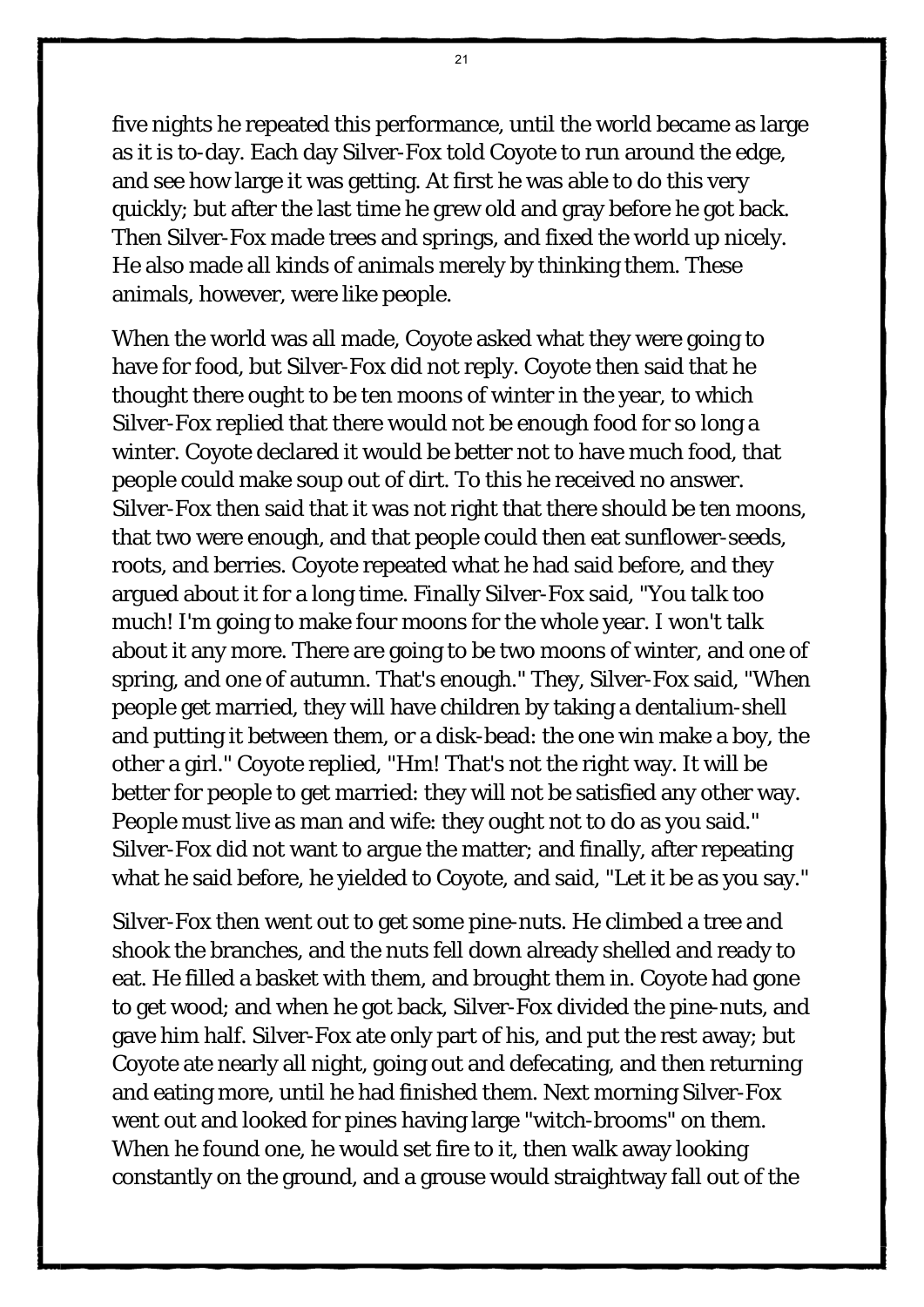tree. Then he placed them in a basket, and brought them back to the house. Coyote wanted to begin eating at once, and helped him in with his load. As before, Coyote ate all his share up, whereas Silver-Fox kept most of his.

Next day Coyote asked Silver-Fox how he got his pine-nuts. He told him to go to a tree, scrape the brush away, climb up, and then shake the boughs with his foot. Coyote thought he could do this, so went out to try. He was successful, but, on coming down, ate up all the nuts. Then he went to another tree and attempted to repeat the process; but this time no nuts fell, and Coyote himself lost his footing, and was badly hurt by the fall. He came back to the house with his neck bent to one side, and in great pain. Silver-Fox knew all that had been going on, but said nothing. After a while Coyote told him what had happened.

The next day Coyote asked how the grouse had been secured, and Silver-Fox told him to set fire to the tree, and then sit with his back to the trunk, and not look up. So Coyote went off to get grouse. He was successful in his attempt, but opened his eyes and looked up, and saw the grouse falling. When he had picked them all up, he cooked and ate them on the spot, and then went to another tree to repeat the process. This time, however, it was burning branches that fell, and they hit him and burned him badly. So he ran away back to the house, crying. Silver-Fox gave him some of his food, however.

In the morning Silver-Fox went out, and, going up to a cedar-tree, pulled off the boughs, which became a sort of camas (?). He brought back a great load of these; and when he got back, as before, Coyote ate all his share at once. He then asked how to get them, and was told to make a long hook and pull the limbs off, but to keep his eyes shut all the time. As in the other cases, Coyote was very successful the first time, and ate all the roots up. When he tried to repeat the plan, however, only big limbs came down, and hit him on the head.

By and by Silver-Fox went rabbit-hunting. He built a brush fence, and drove the rabbits into it, where they all piled up. Then he killed them with a club, and carried them to the house. Just as before, Coyote ate up all his share at once. Silver-Fox could not prevent Coyote from eating up all there was in the house, except by not letting him know when he was eating. He would put pine-nuts in a milkweed-stem, and pretend to be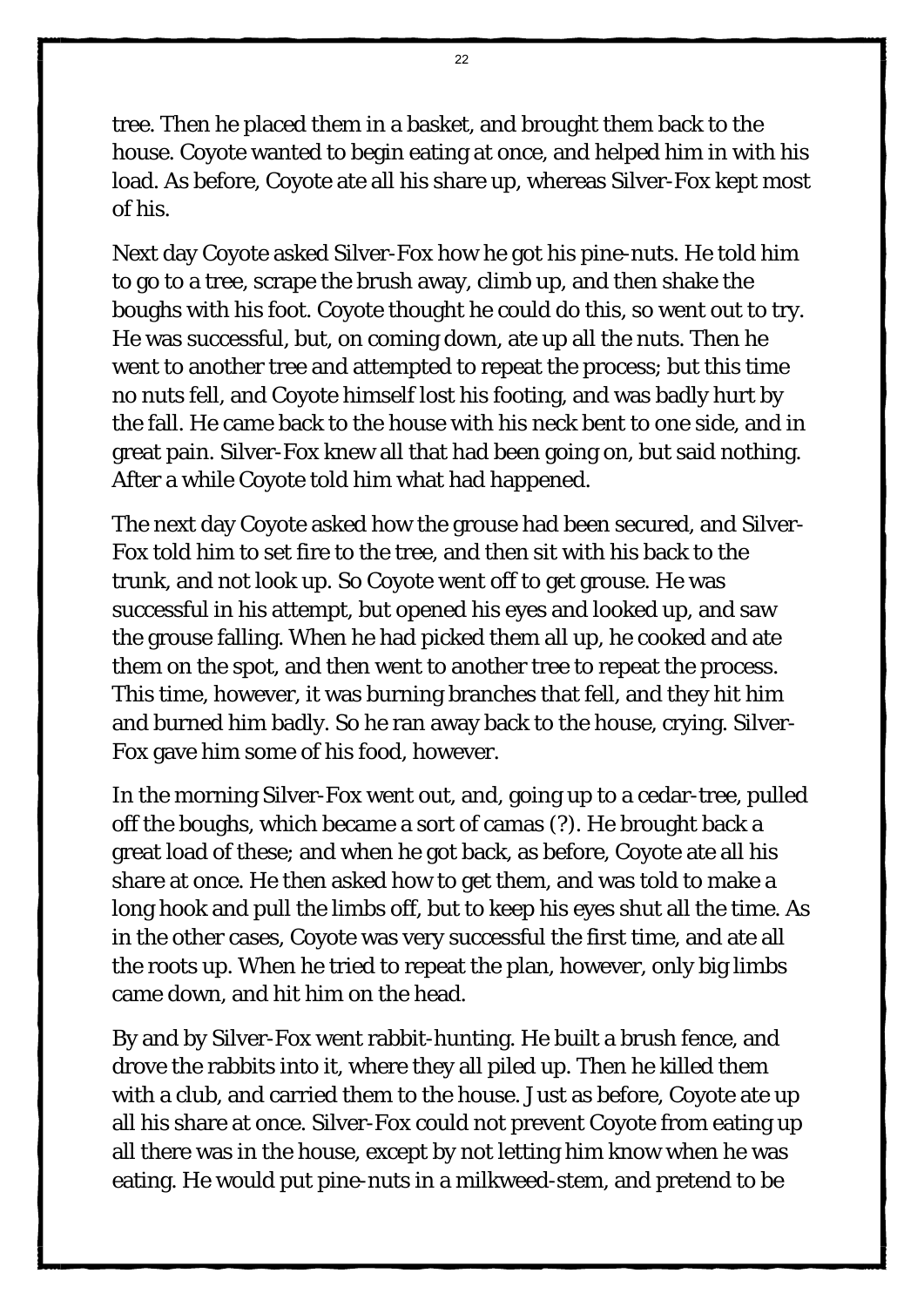making cord, whereas in reality he was eating the nuts. Coyote soon suspected, and asked Silver-Fox to let him help make string. He agreed, but gave Coyote the stems without any nuts in them. Next night Coyote pretended to sleep, and so caught Silver-Fox putting the nuts in the stems. He jumped up and seized Silver-Fox; but the latter swallowed quickly, and when he opened his mouth there were no nuts there. He told Coyote that before people ate nuts, they would put them in a basket, and Coyote believed him. Silver-Fox then went out to get more milkweed, as he said; and while he was gone, Coyote took a large stone and struck the roof-beams, trying to find where Silver-Fox had hidden the nuts. Finally he found the right one, and the nuts began to pour down. He called out, "Stop! That is enough. I am a chief! That is enough." But the nuts kept falling, and by and by there was a huge pile there. Then Coyote said, "Let big baskets come! " and they were there; and he gathered up the nuts, and put them in the baskets, and then ate and ate all the nuts he could. Then he brought in some wood, and was going to say that the nuts fell down when he threw in the wood, as he had hit the beam by accident. just then Silver-Fox came in with a lot of milkweed, and began to make string. Coyote told him his story, and said that he had been scared when the nuts began to fall, that it was not right to put them in the roof-beams, but in baskets as he had now done. Silver-Fox, however, did not reply, until he said, "You eat on that side of the house, and I will eat on this." Then he went on making string; while Coyote, after eating all he could, went to sleep.

When he had finished making string, Silver-Fox got up softly, and measured Coyote's nose. Then he sat down and began to make a net. He had to measure again pretty soon; and then Coyote woke up, and asked what was the trouble. Silver-Fox said that he was only blowing ashes off Coyote's face, so he went to sleep again. Coyote woke up again later, and asked Silver-Fox what he was doing; and he said that he was making a net to catch rabbits in, so Coyote went to sleep once more. Finally the net was complete, and then Silver-Fox told Coyote to eat breakfast, to eat a big breakfast, and then they would go out and get rabbits. They started out, Silver-Fox carrying a big club. Coyote asked why he took so large a one, but Silver-Fox said that it was the right size. By and by Silver-Fox set up the net, and showed Coyote where it was. Then Silver-Fox said, "Now you run off. When you get a little distance away, shut your eyes,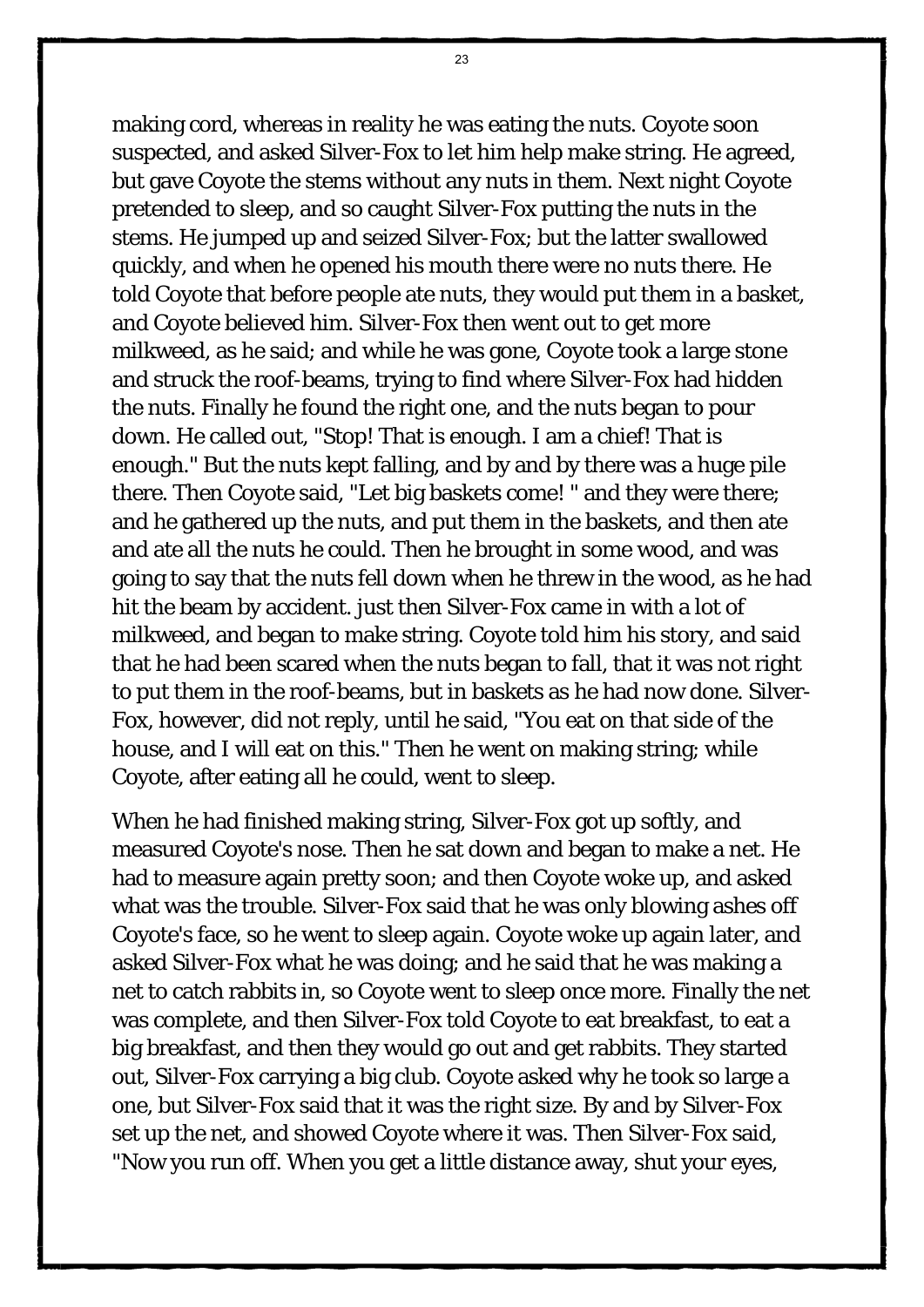and run as fast as you can." Coyote said that he would do so, and started off; and then quickly Silver-Fox took up the net, and put it where Coyote would run into it. Pretty soon Coyote came in sight, driving the rabbits slowly; and when he got only a little ways off, he shut his eyes, and ran as fast as he could. He ran squarely into the net, and this drew up; and Silver-Fox then rushed up and struck him with the club. Coyote cried out, "You are hitting me!" and Silver-Fox said, "Yes, don't mind that." He kept on hitting him until he had killed him. Then he went back to the house, and started off over the world; and wherever Coyote had urinated, Silver-Fox scraped up the ground and smoothed it over nicely. He went everywhere thus, and thought he had fixed every place. There was one, however, on a little island in a lake, that he overlooked. This lake lay far off to the northeast. Then Silver-Fox came back to the house and went to sleep. At dawn he got up, went up and looked out of the house, and listened. For a while he heard nothing, but then he heard faintly Coyote howling far away. He then knew he had missed one place, and felt very sad. He sat down and thought, but did not know what to do. Coyote was too smart for him, he thought. Finally he heard the howling coming closer. Then he thought of a plan. He made a lot of manzanita, wild cherries, plums, etc., grow along the road that Coyote was following. Coyote was very angry, and wanted to kill Silver-Fox. He came to the manzanita, and Silver-Fox thought he would delay him thus; but Coyote only took one berry, and continued on his way. He came to the plums; and of these Coyote ate largely, as he thought he could fight better if he was not hungry. As he ate, he forgot about his anger. Then he started on again. Silver-Fox was afraid, however, and pretended to be very sick when Coyote got back. Coyote told him he had better eat some plums, that they were very good, and that it was useless to lie still all day. Finally Silver-Fox got up and ate some, and so Coyote forgot all about his revenge.

Coyote said next day that he was going out to pick fruit. He went, and picked plums and cherries and manzanita, and brought them back, saying that there was plenty of food. Silver-Fox told him to go and get some wood; and then he went out and caught some rabbits, and they cooked and ate them, and lived without quarrelling any more.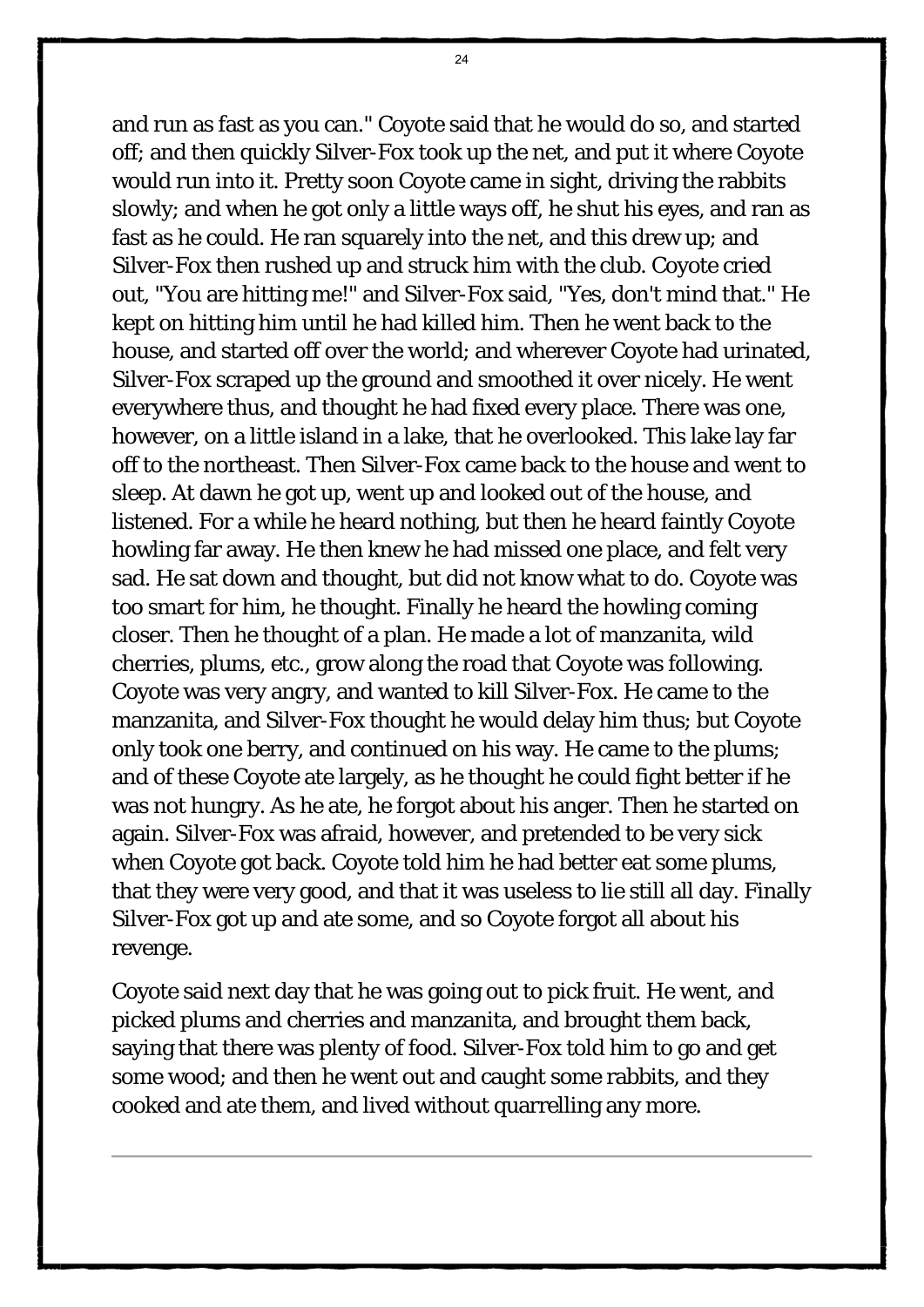#### <span id="page-28-0"></span>**12. FLINT-MAN, THE SEARCH FOR FIRE, AND LOON WOMAN (ATSUGEWI)**

At one time people had no flint for their arrows. They used bark for arrow-points, and it did not work well. One day Ground-Squirrel determined to get flint from Flint-Man, who owned it. So he stole away while every one else was out hunting. He got to the house where Flint-Man lived, and went in. He said he was hungry, and Flint-Man gave him pounded flint to eat. He ate much of it, and then lay down to sleep. The pounded flint he had eaten made Squirrel sick, and he defecated blood. Flint-Man saw this, and thought, "Well, he will die." He came over and looked at Squirrel, and thought he was dead: so he left him, and went out. As soon as he was gone, Squirrel jumped up, for he had been shamming. He took a lot of flints, made them up in a bundle, and ran away. Flint-Man soon saw him, and gave chase. He nearly caught up with him, when Squirrel threw the flints into a hole in the ground, and jumped in after them. Flint-Man came up and jumped in after him; but Squirrel was out at the other end, and away before he could reach him. Flint-Man gave chase again; but, as before, Squirrel jumped into a hole and got away. Then Squirrel travelled far under ground; but when he came up, Flint-Man saw him, and continued to chase. Five times Squirrel thus eluded his pursuer; and then the latter gave up, and went back. Squirrel, however, kept on under ground.

When he got back to the house, he hid the flints in the bushes, all but one, a knife, which he tied to a string, and hung round his neck, so that it was on his back behind, where no one could see it. He went in and sat down, but the others had not got back from the hunt. By and by they returned, and brought meat. They gave some to Squirrel, who secretly cut it up with his knife. They saw this, and asked what he was doing, but he wouldn't tell them. Next day he went out and took all the flints he had brought. He took them to the house, and gave them to the people, giving one to each. "With these," he said, "you can kill deer better, and can cut up the meat." Then all day the people sat there and chipped their flints, making arrow-points. And next day they all went out to hunt, and with the new points they killed great quantities of deer,--so many that there were five deer apiece when they divided up the lot.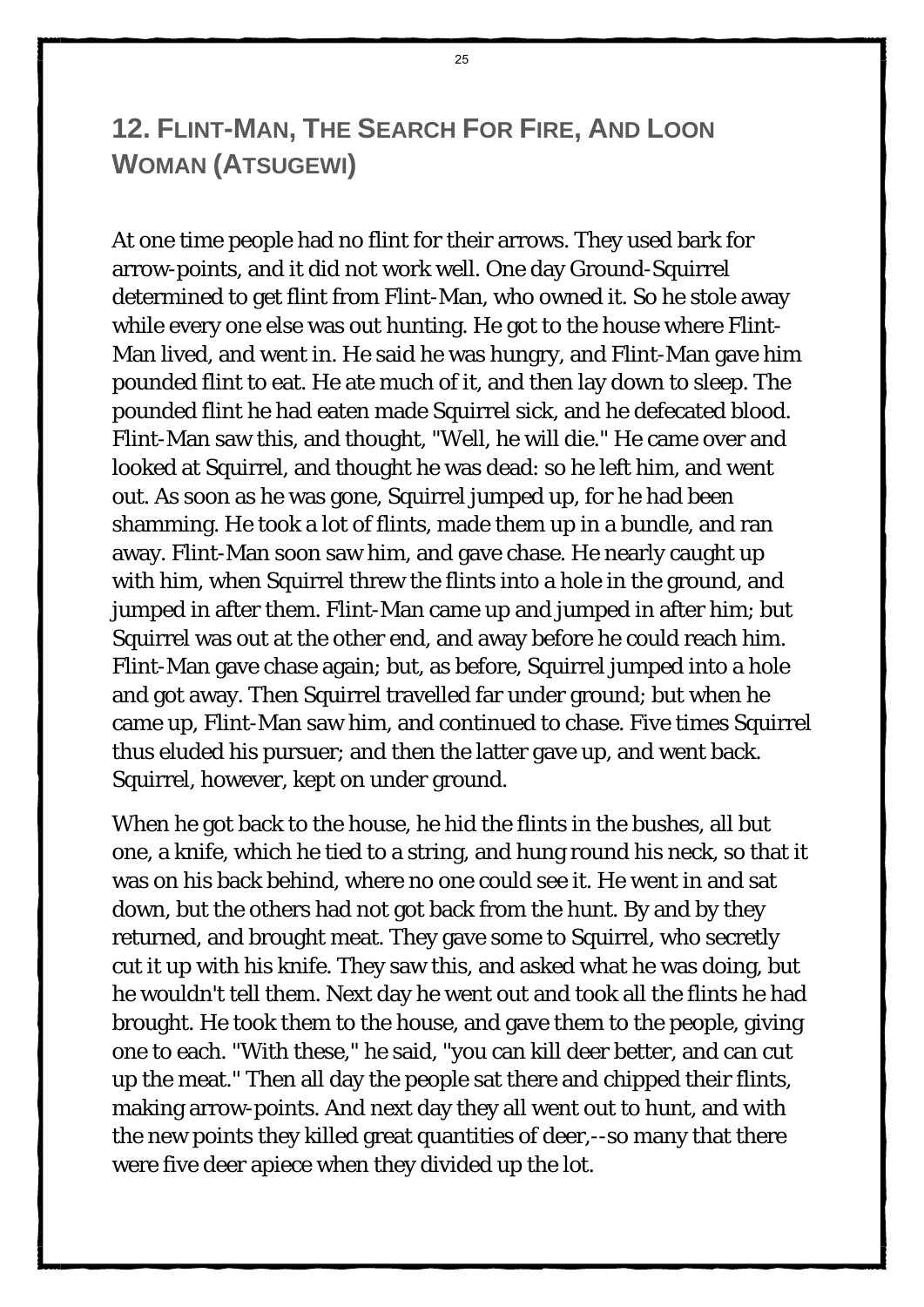After this one day Dog went to get fire, for people until then had eaten their food raw. He travelled far to the west, to where Fire-Woman lived, for she owned all the fire. He climbed up on the roof of her house, and lay quietly near the smoke-hole. The sparks came out in crowds; and Dog held his ear over the opening, and caught a spark in it, and so in the other ear as well. He had put a little dry tinder in his ears before starting. Then he ran home. The fire in Fire-Woman's house began to die down; and she said then, "Let the fire Dog carries go out." Then Bluejay said, "Qas!" and it began to rain. Dog held his head on one side to keep the rain out of his ear, and ran as fast as he could. When he reached the top of the hill just west of Burney Valley, it stopped raining. He got back to the house about sunset, as the people were eating supper. They gave him some, but he did not tell them what he had done. Next morning Dog got up, went to the centre of the sweat-house, and held his ear down to the ground, and took out the plug he had put in, and the coals fell out. People could cook their food now. So they roasted some meat, and said, "That tastes good." Then they went out hunting.

Next night Wildcat had a bad dream, and went out to the little house near by, where the two sisters of all the people in the big house slept. These two women were Eagle and Loon. Wildcat crawled in and slept there, but did not touch the women. In the morning Loon went out, got some pitch and smeared it on herself, so that she might know who it was who had come in the night. Next night Wildcat went again to his sisters' hut, and this time had connection with Loon; and in the morning when he left, some of his fur was left sticking to the pitch. He came back to the house, and lay down so that no one could see where the hair had been pulled off. He pretended to be asleep. Loon found who had come to her in the night, and was angry. She went outdoors, and said, "Bring me a bundle of bark to carry fire in," and at once the fire blazed up all around the sweat-house. Every time she said this, a great flame shot up in front of the door. The people inside grew afraid at this, and Coyote said, "Who has done this to our sister?" Then he turned to Wildcat and said, "You had better go off with her, or she will burn us all up." Wildcat did not want to move; but they rolled him over and saw where his fur had been pulled out. Then everybody said, "You did it!" Then Butterfly got up, removed Wildcat's membrum and put a small one in its place, and sent Wildcat out, telling him to return as soon as possible. Loon was very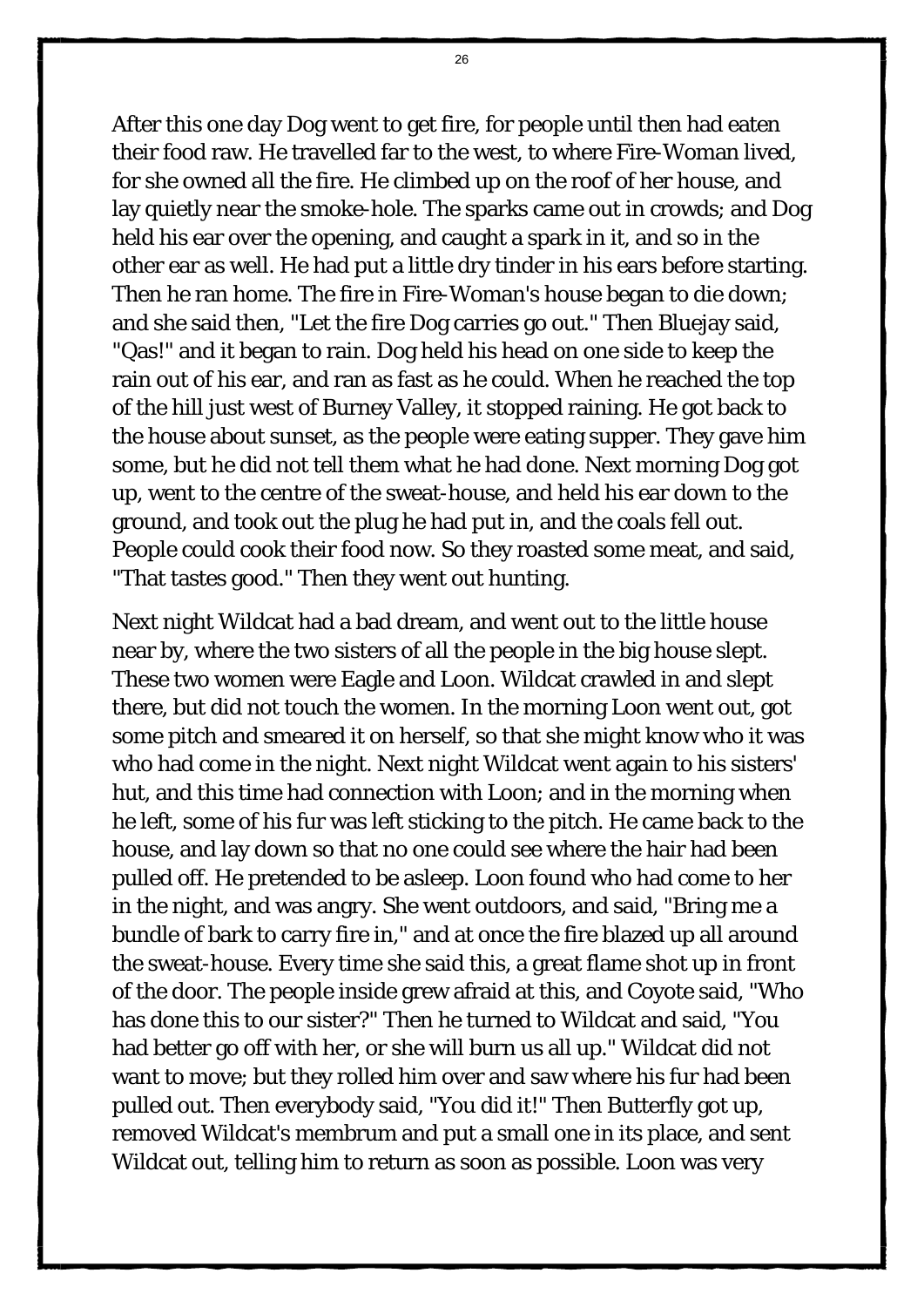anxious to make Wildcat her husband at once, and so made night come on quickly. They camped then; but, in spite of his endeavors, Wildcat could not satisfy Loon. Early in the morning, while Loon was asleep, Wildcat got up, took a log of wood, laid it beside her, and ran away.

As soon as Wildcat had left, Spider began to make a net, and had finished it by the time Wildcat returned. Coyote got in first, and then all the others, after which Spider drew them all up into the sky, except Eagle, who flew away. Loon by and by waked up, and, discovering the cheat, ran back to the sweat-house, sending fire ahead of her to burn every one up. She saw all the people, her brothers, going up in the net, and called out, "Why do you leave me? You had better take me back!" Now, Coyote, to whom she spoke, was her father; and he felt sorry for her, and wanted to see her: so he made a tiny hole in the bottom of the net to peek through, and immediately it burst, and all fell down into the blazing house. Loon was watching, and at once made a seed-beater out of some twigs; and when pretty soon Coyote's heart popped in the fire and shot up into the air, she let it go, but caught the next one; and so on, catching all, as she thought. She strung them on a string. One heart popped out, that she missed; that was Wood-Worm's, and it fell far over toward Shasta; another popped, and was missed, and this was Butterfly, and it fell far to the east. Blue-Stone was also missed. Meanwhile Eagle was not burned, for she was flying about, weeping. Up to this time the world had been flat; but as Eagle went about, she made the mountains.

Loon took all the hearts she had strung, and put them about her neck as a necklace, and then went to one lake after another, till finally she came to one at the head of Butte Creek, and there she stayed. Meanwhile Eagle went all over the world making mountains, and looking for the hearts that had escaped. For a small hill she would throw up the earth once; but for a large mountain, three times. By and by she reached the country toward the north. Here two women had gone out to get wood. They came to a deer-lick, which was formed from the tears of one of the hearts, that belonging to Wood-Worm. The two girls were Beads, and they heard the sound of weeping, and at last found the heart. After much difficulty, they dug out the heart, which then became just like a person, and learned from him all about the way he had come to be there. Then Wood-Worm married the two Bead girls. Eagle came along this way, wearing pitch in mourning for her brothers; and when she found her brother Wood-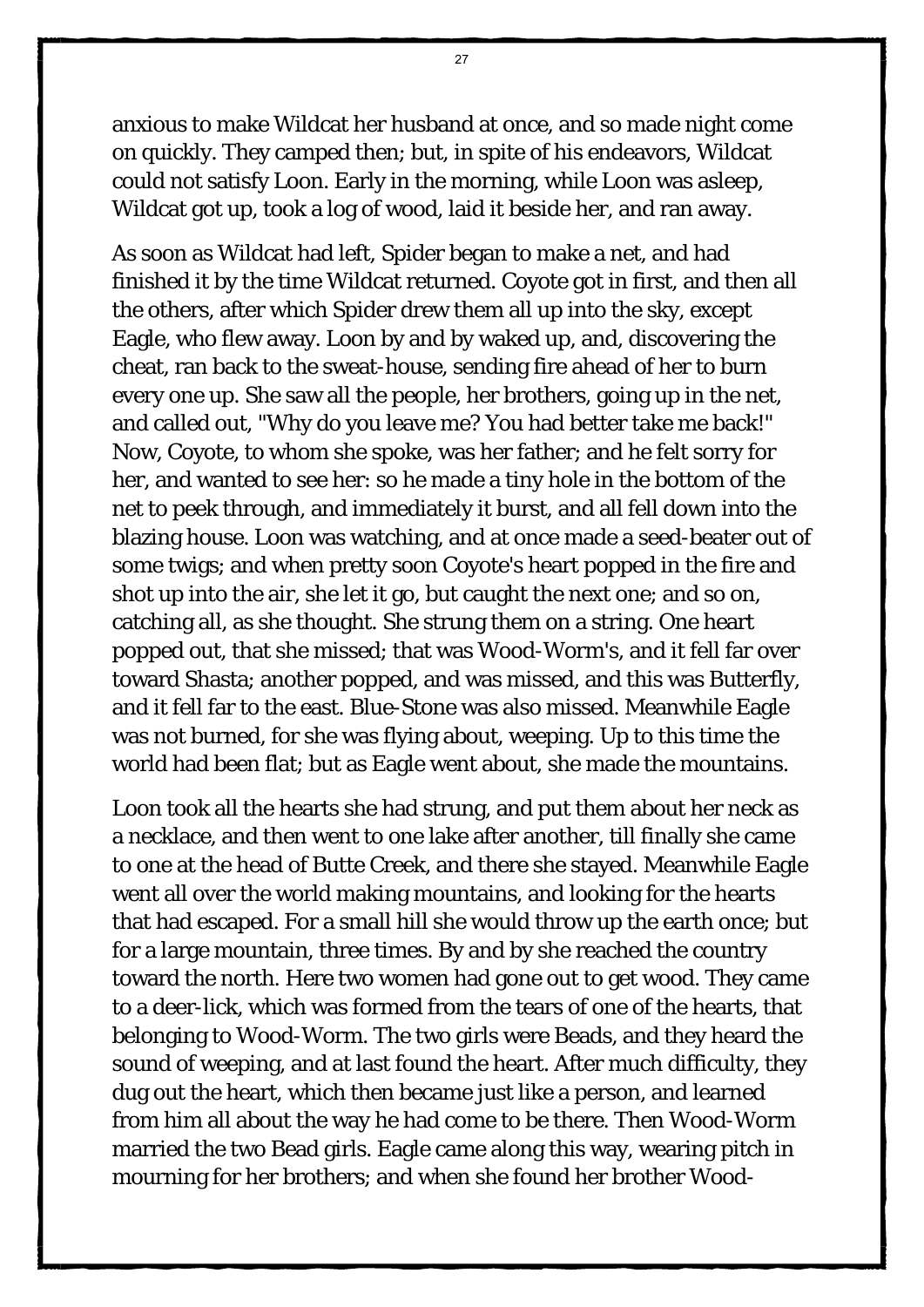Worm here, she returned to near the head of Butte Creek. Here lived two boys (some sort of small brown water-birds), and she asked them if they had seen Loon. They said that sometimes they had seen her on the lake, and had heard her cry. They said she had a necklace about her neck, and that she looked at herself all the time in the water. Eagle asked them if they could kill Loon, and they said they thought they could if they had arrow-points of deer-bone. One wanted bone from deer killed at a time when their hair was turning red, the other when they dropped their antlers. So Eagle went off to get the bones. She brought them; and the two men then took their arrows, and went out in a tule boat before dawn. They hid in the tule swamp near the edge of the lake. The younger said, "I'll shoot first." The elder then said, " No, I'll shoot first, for you might miss." They finally agreed that both should shoot at once.

At dawn Loon appeared, and the two shot, and she dove immediately. They watched, and by and by Loon came up, dead. So they took her back to Eagle, who took off the string of hearts around Loon's neck; then she skinned the loon and stuffed it, and said that loons must cry and laugh in spring-time. Eagle then hunted about all over the world, till she found the other two hearts, those of Butterfly and of Blue-Stone, and then came back with them all to the sweat-house, which she rebuilt. This was near Pitville. She then took pine-boughs and fixed up the inside of the house nicely, and laid the hearts in the water in the river near by. Then she went into the house, and, lying face downwards, slept. In the early dawn all the hearts came to fife again, and all came trooping into the house. She lay quietly, without looking, until she had counted them all. Then she got up, and they all went on living as before.

HARVARD UNIVERSITY, CAMBRIDGE, MASS.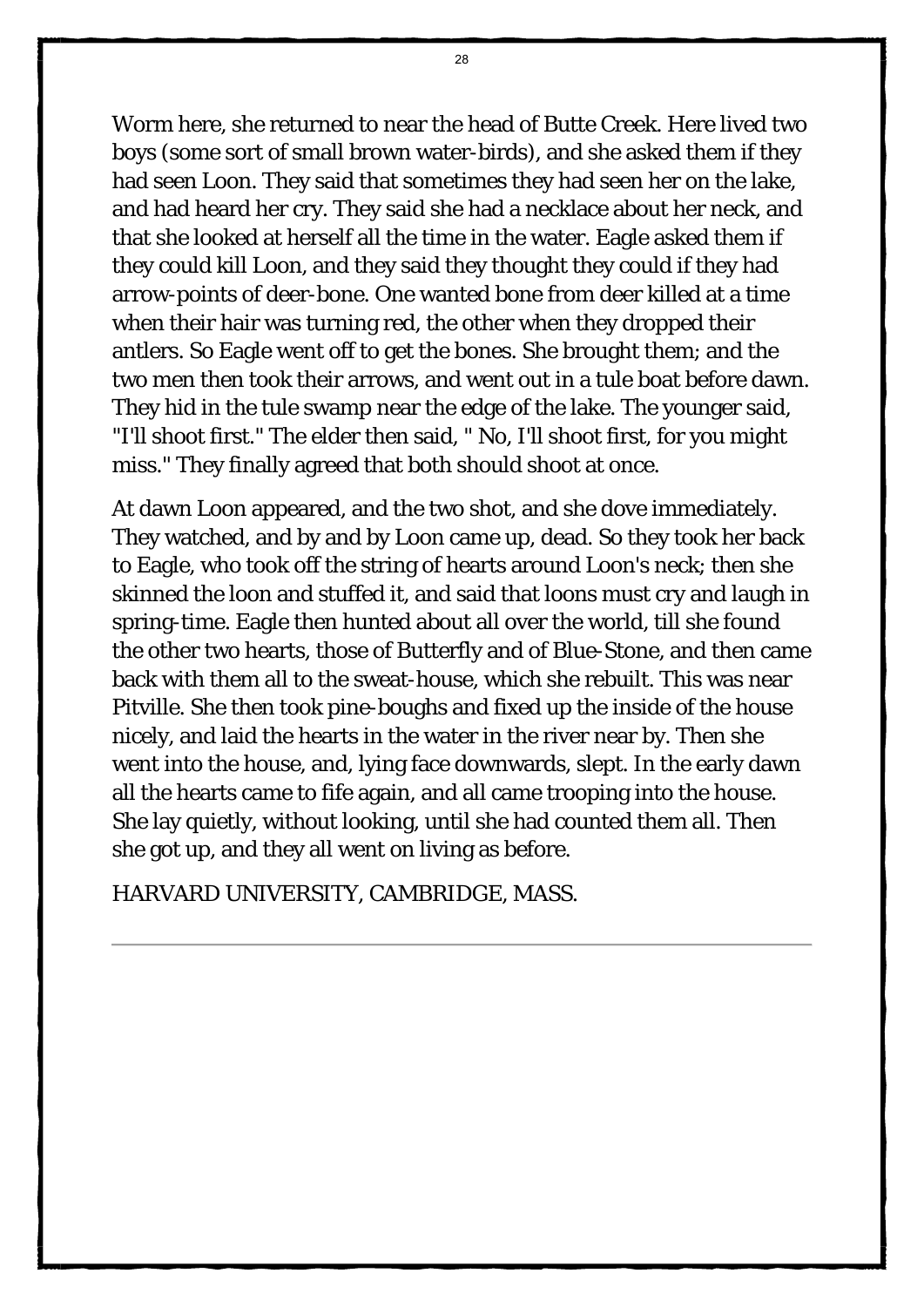### <span id="page-32-0"></span>**ACHOMAWI MYTHS**

#### **COLLECTED BY JEREMIAH CURTIN; EDITED BY ROLAND B. DIXON**

[NOTE.--The following myths were collected by Jeremiah Curtin for the Bureau of American Ethnology. They were placed in my hands by the Editor for preparation for insertion in this Journal; and in so doing, I have made no changes other than to give the English names for the various characters, and to add a word or two here and there, where the original manuscript was obscure or imperfect because of hasty copying. One myth has been omitted from the series, as it is only a brief version of the Loon-Woman myth already published in this journal, vol. xxi, p. 165.--R. B. DIXON.]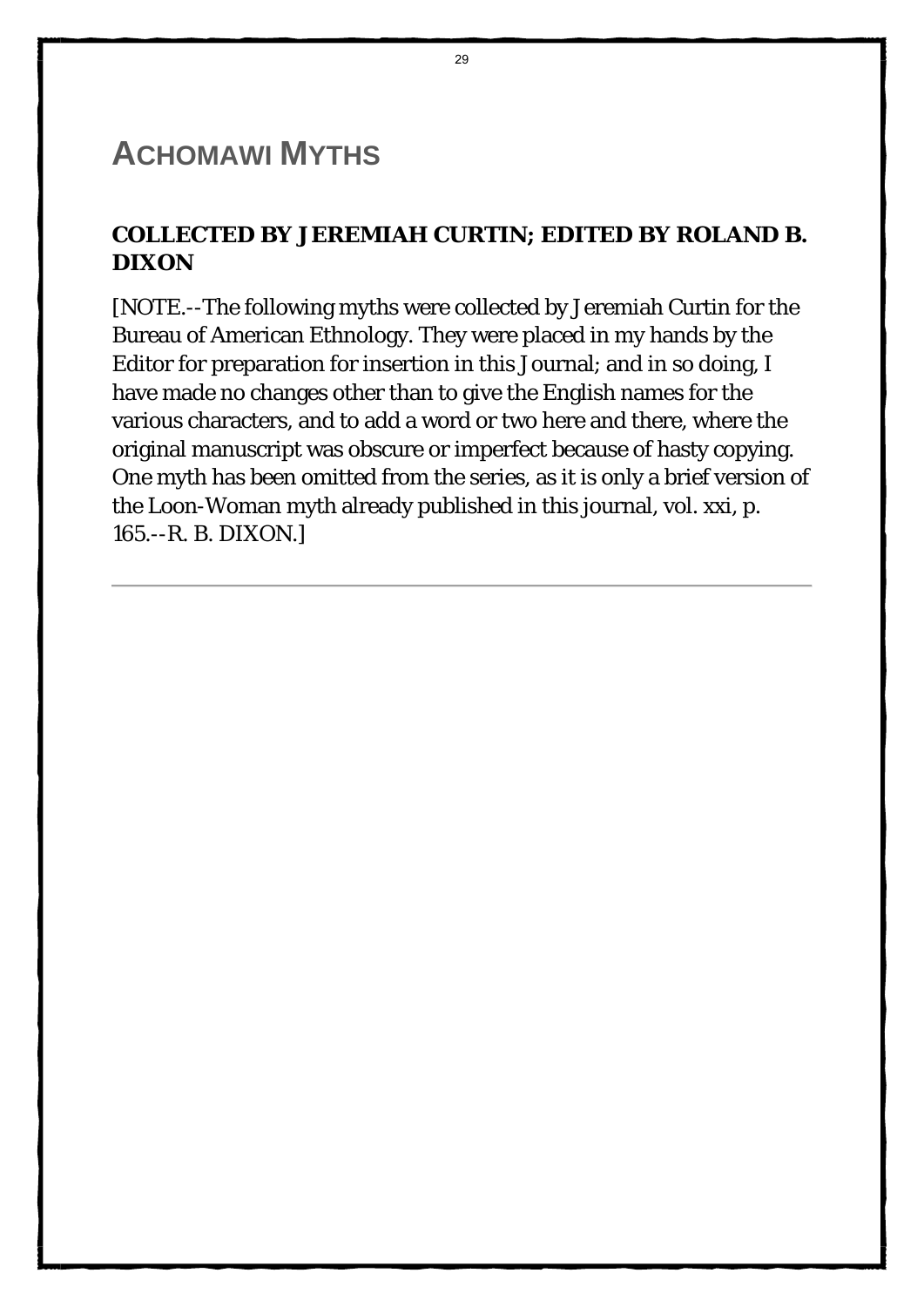#### <span id="page-33-0"></span>**I. PINE-MARTEN MARRIES THE BEAD SISTERS**

THE two Bead girls were sent by their mother to marry Cocoon-Man's son. He was wrapped up and put away. He had never been outside, and had never eaten anything.

The Bead sisters came from a place far off in the ocean. They came on the water, brought by the wind, and they always sang the song of the wind. It took just one day for them to reach Cocoon-Man's house. His daughters liked the two girls and gave them food. All the men were out hunting, and the daughters sent the two girls into the sweathouse and told them to sit by Pine-Marten's bed.

They could not get Cocoon-Man's son, the one their mother had sent them for. Cocoon-Man would not listen to it, so they took Pine-Marten, and stayed three days with him. At the end of that time they wanted to go home. Pine-Marten asked all his people for blankets and shells to give his wives to carry home. They started. Cocoon-Man made a trail to the west to walk on. He sent his words out west, put his hand out west and east to make a trail, and immediately it was open. Cocoon-Man sat on the ground in the centre, and made a rainbow reaching from the place where he sat to the home of the girls.

The company started. Weasel went with Pine-Marten up to the top of the rainbow, and the women went under it. While they were travelling, Weasel made a flute out of a reed, and made sweet music that sounded through the world and was heard by every living being.

The two sisters walked on the lower rainbow, the reflection, and reached home safely. Next year Pine-Marten had children. He made a boy of bead-shells, and from a round shell which he threw into his wife a girl was born. In the spring of the second year, he came back on the same trail that Cocoon-Man had made. His children grew very fast. Then he left his boy at home, and sent his girl to her grandmother in the ocean. The boy stayed with Cocoon-Man. The third year he had two sons and two daughters.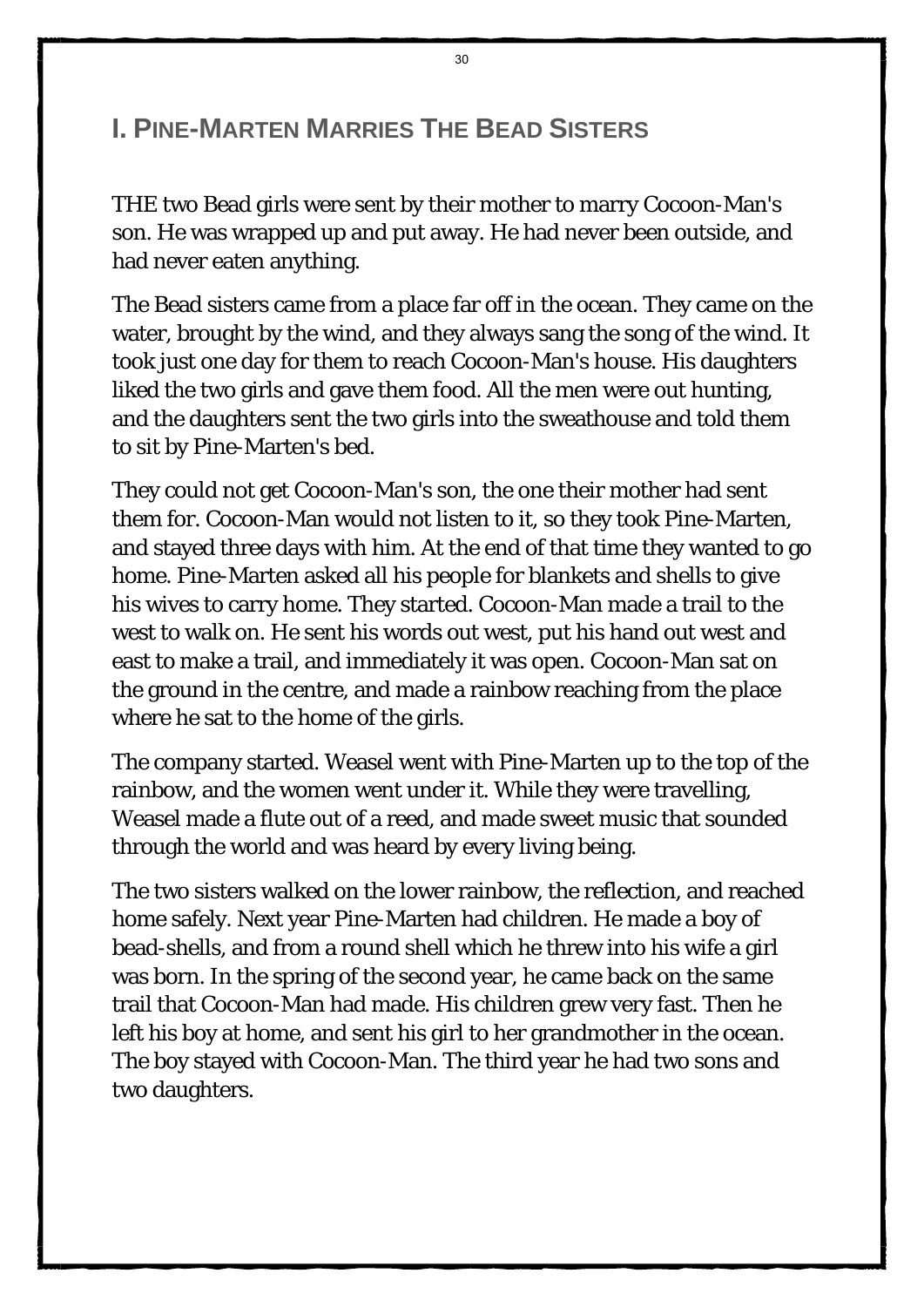Now Pine-Marten's wife took one son and one daughter to her mother in the ocean; and Pine-Marten kept one son and one daughter, and they lived with him at Fall River.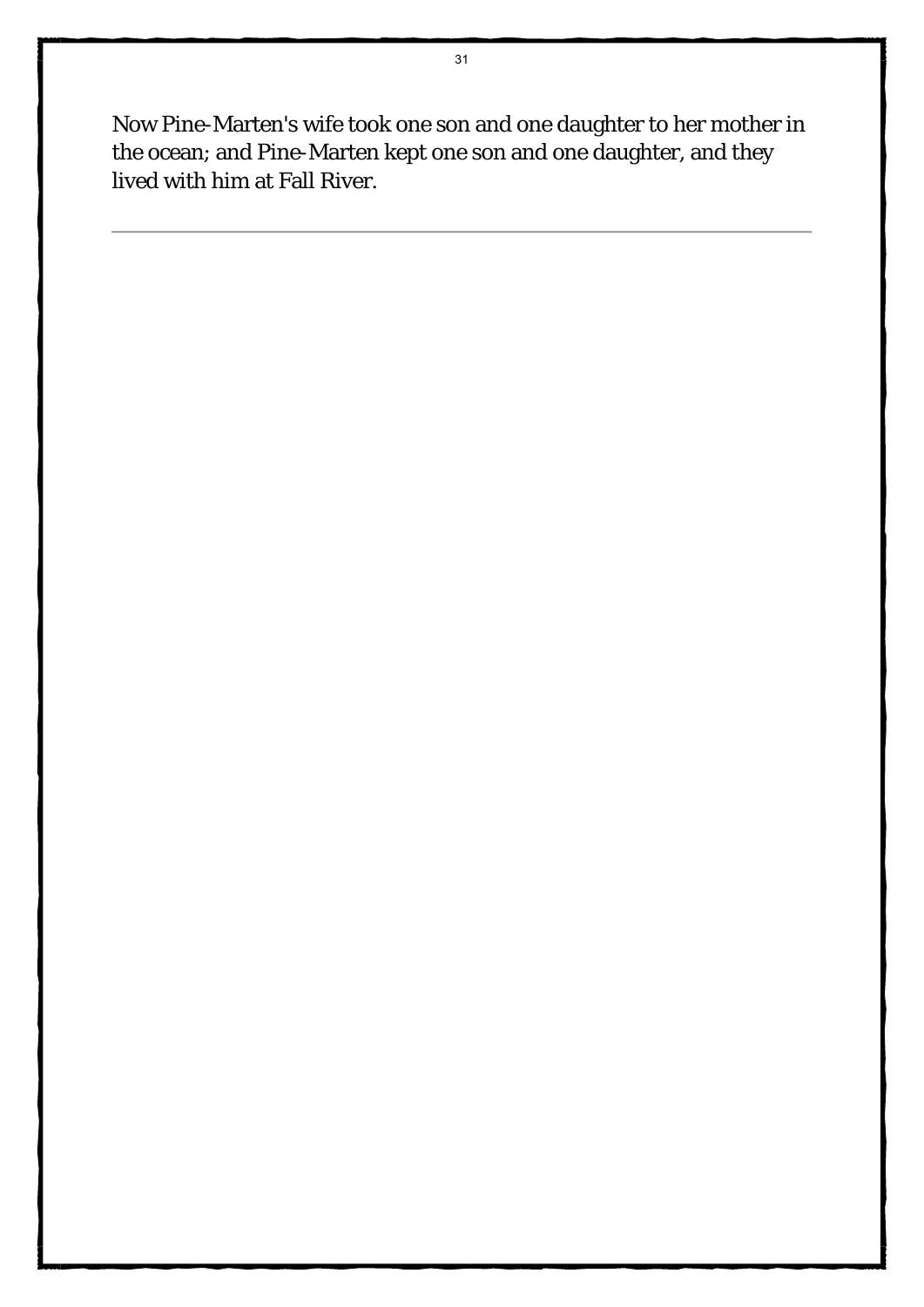#### <span id="page-35-0"></span>**2. KANGAROO-RAT RACES WITH COYOTE AND OTHERS**

Two Kangaroo-Rat women, a mother and her daughter, lived near Coyote's place. Now the people at this place hunted all the time, but never sent any meat to the old woman. She said, "It is best to get a man to hunt for us. I do not like these people; they are too proud." Her daughter said, "I will run a race with these men, and I'll bet myself against a man. I'll win and have a husband."

The next morning the girl went over to Coyote's house when the men were just through breakfast. She went on top of the sweat-house and called out, "I want to run a race with one of your boys; to-day I feel like running."

Coyote said, "All right. The chief men always run first. I will run with you first." He went out, and they started towards the north, and ran until he fell down dead. The girl came home, and that night Cocoon-Man said, "I know what she is trying to do. When women want to marry us, they always kill us first. These are bad women."

Next day she came to the house, and asked again to run with a man. Badger ran with her. He ran northward, turned to come back, reached a mountain-top, and died. Next day Silver-Fox went out to run with her. He ran far to the north, came back halfway, and fell dead. Ground-Squirrel ran, came halfway home, and died. Kangaroo-Rat was coming home slowly. She came more slowly each time. First she had always returned in the middle of the morning, but this time she was back about noon. The mother thought, "My daughter will fail. I am afraid she gets tired too easily." The girl ran the next day with Wolf, but he died, and she reached home still later.

Now she had killed all but three men. Pine-Marten ran the next day. They kept together. The girl thought he was going to win; but when he came into the valley and almost reached home, he fell dead. The last men left were Weasel and his brother from the mountain. They were angry because Pine-Marten had been killed. They were going to take an otterskin quiver. One of the brothers was to rest in it; so when the other became tired, this one would jump out and carry the tired one. When then the other one had rested and was fresh, he would jump out and take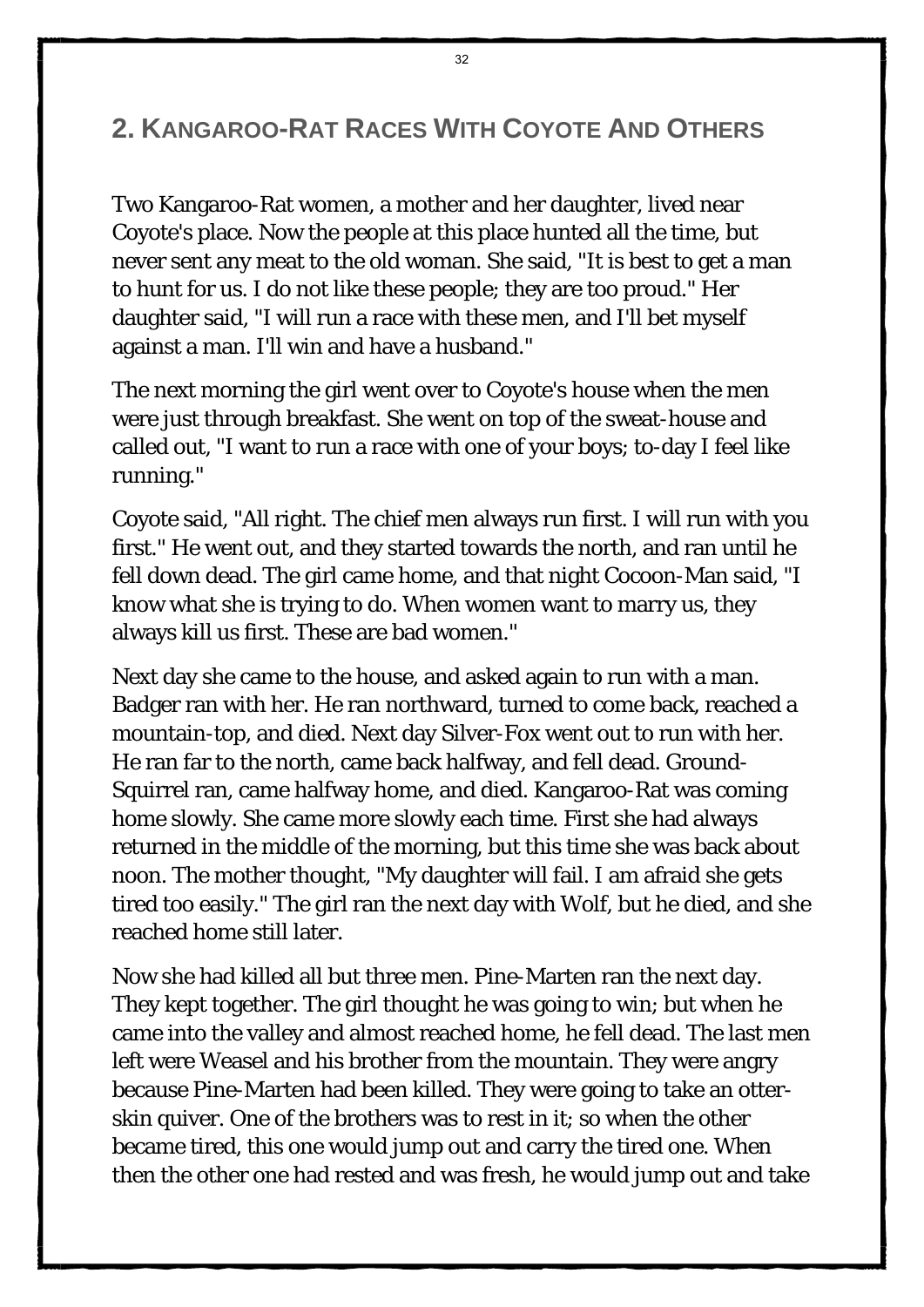his turn. Thus they would run and carry each other alternately. The two looked just alike, and the girl thought she was running with one. The mountain brother of Weasel sang. They ran near the girl all the time. They found the bones of Coyote, picked them up, and put them in the otter-skin quiver. They came to the other bones and picked them up also. While they were picking up the bones, the girl, thinking she had beaten Weasel, turned and looked back. He called out, "Don't look back. I can outrun you. Girls cannot run fast." She was frightened at his words, and ran on as fast as possible. When one brother was tired, the other came out, and the first went into the quiver. Weasel called out, "Run fast, I am going to beat you." Now the girl began to give out. While Weasel was running, she thought she noticed a difference in the song, and looked back. He called out, "Go on fast!" It was near sundown now. The old woman saw them coming. The two Weasel brothers as one, reached the sweathouse first. The young woman went with them to their sweathouse, and did not go back to her mother. That evening they put the bones in water, and the dead all came to life. The girl went in the morning to her mother's house to get roots, and the men went hunting. She always sent plenty of meat to her mother after that.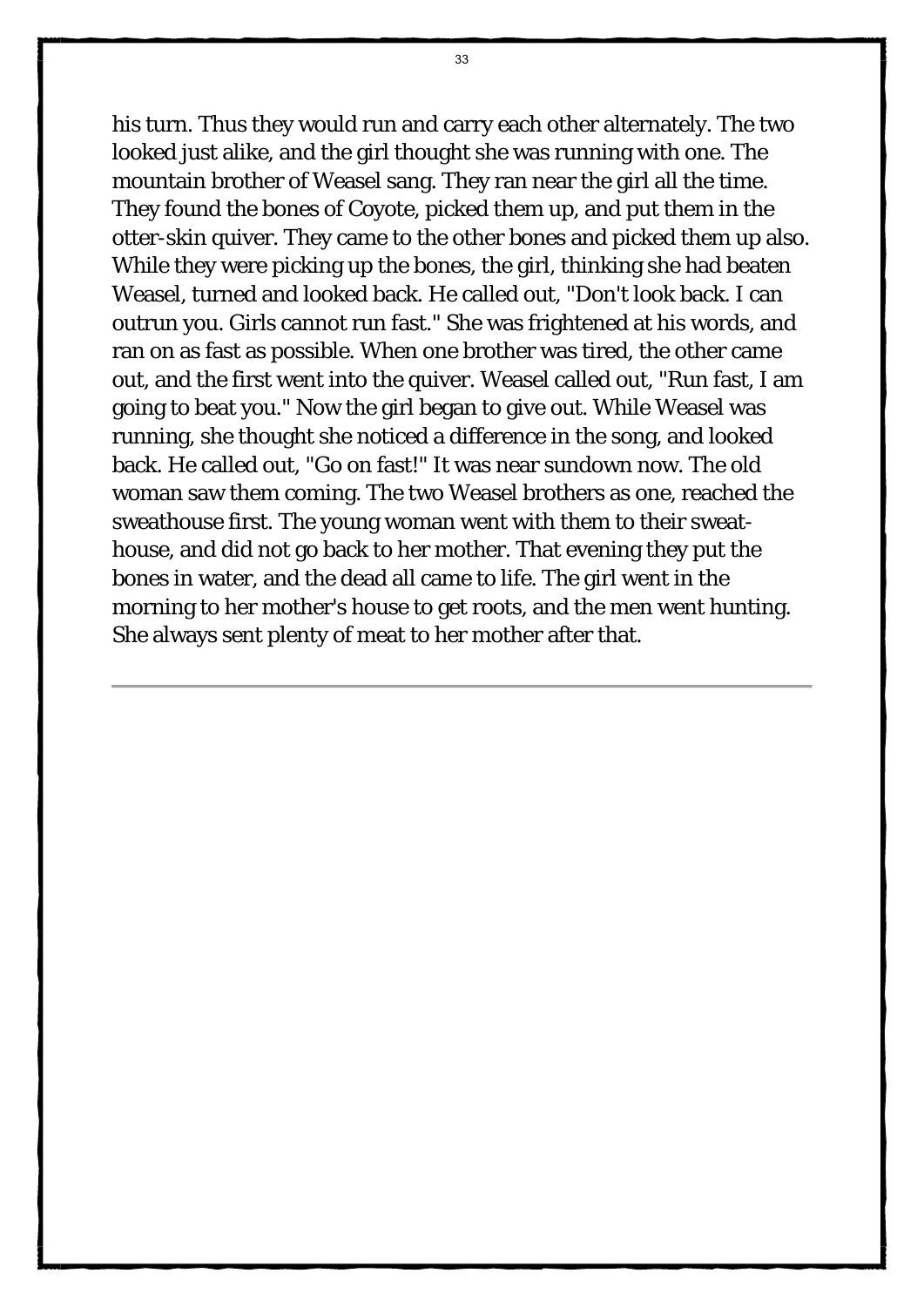#### <span id="page-37-0"></span>**3. THE BUZZARD BROTHERS AND WOOD-WORM**

Two Buzzard brothers lived together Near Pit River lived Wood-Worm, the last of his race. All the other Wood-Worm people had been killed by Western men. Wood-Worm lived alone one winter; and when the winter was past, he began to think of going west to see what kind of a place it was where his people had been lost. He thought four or five days before starting, and got his weapons ready. Then he sent Cottontail-Rabbit to the Buzzard brothers to tell them of all he intended to do, and to say from him, "I'll come and visit you in two or three days." The brothers said, "All right. We are glad that you are coming." Both brothers were married, each having a wife and a mother-in-law.

The Buzzard brothers got ready to go on the journey. They made flint knives out of their own feathers. These flint knives stuck out through their buckskin dresses: and when they were good-humored the knives were smooth like feathers; when angry, they stuck out like knives, and killed every man they touched.

On the third day the Buzzard brothers were looking for Wood-Worm. They did not have to wait long, for he came early. All were glad, smoked, took breakfast, and then set out, reaching Sun's house about sundown. The people there were astonished, and said, "We thought all these men were killed."--"No," said Sun, "there are more yet; they keep back the best. These that have just come are the smartest. They are hard to kill." Sun sent his daughter to marry Wood-Worm, a very fine-looking man. He went to where the girls had fixed a place for him to sit.

The Buzzard brothers did not like to enter Sun's house; but as Wood-Worm went in, they followed. Sun was very kind to the two brothers, and said, "I am glad to see you, my boys, and I am glad to have my daughters marry." Then he said, turning to Wood-Worm, "My son-in-law, take good care of me. I like my daughters to have a husband." The Buzzard brothers were very angry. They wanted to fight immediately, for they knew that old man Sun was trying to fool them. Wood-Worm listened to the old man in silence, filled his pipe, and smoked.

Sun's wife was cooking acorn-mush, salmon and other fish, for supper. She brought plenty of food to her daughters, and the young men all ate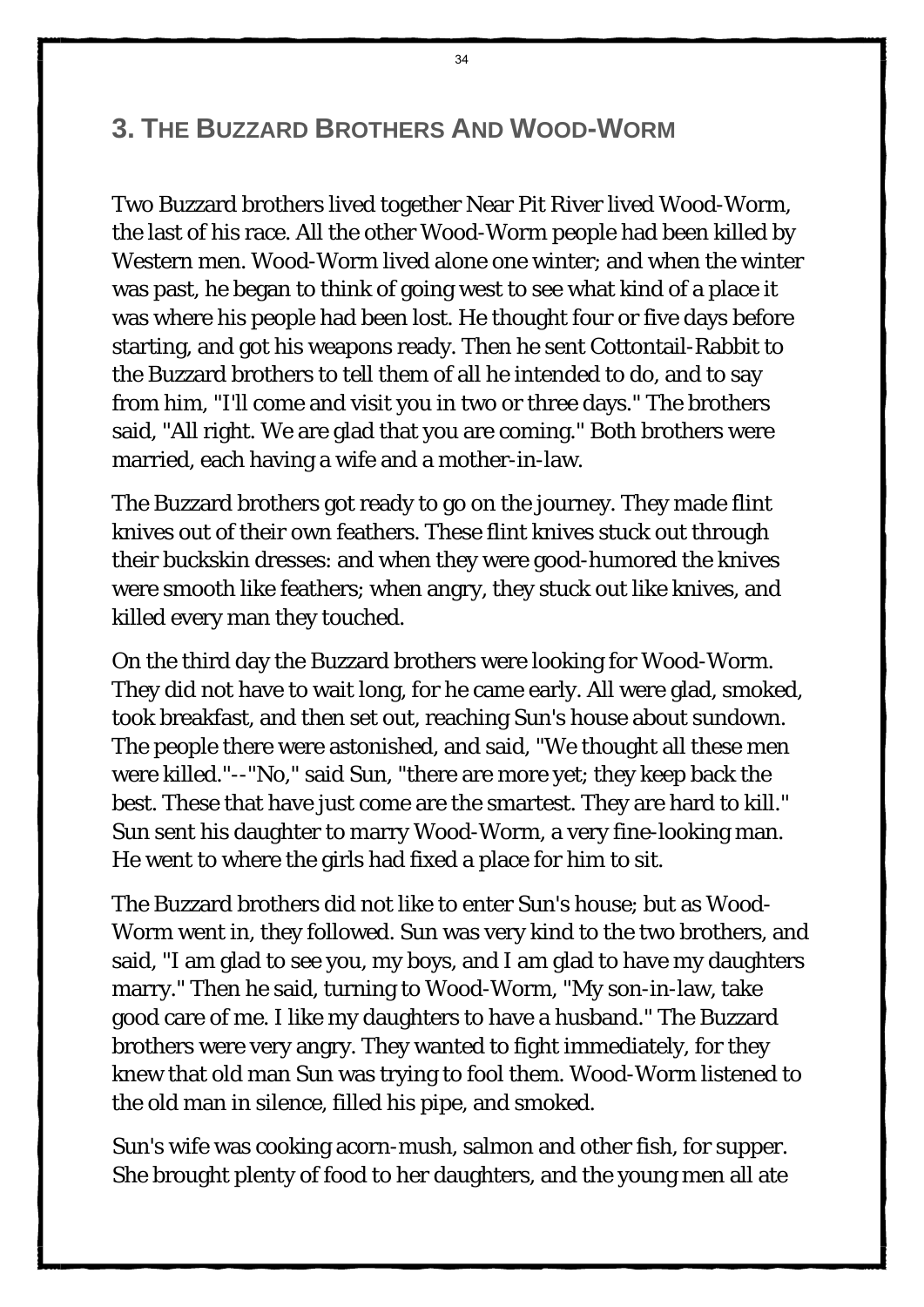heartily. They went to bed. In the morning a great many people came to the house, wanting to sweat. They brought wood, made a great fire, and sweated. When they had half finished, the Buzzard brothers stuck out their flint knives, which cut and killed half the people.

That day after breakfast they had to play with a big disk. The brothers were told to call for the game, and did so. They went out. "Bet your brother against ten men," said a spirit-guardian to the elder Buzzard. The young man began the game. Wood-Worm all this time was in Sun's house, with his wife. Buzzard bet his brother against ten men. The spiritguardian said, "You roll first." Buzzard rolled, after putting up the disk with the help of his brother. Buzzard rolled the disk rather slowly; and the other side stopped it, then sent it back very fast. But Buzzard had something like a brake, with which he stopped and caught the disk.

The second time Buzzard rolled the disk very hard. It went so fast that they could not stop it, and -lost their ten men. They lost three times. Thus they lost thirty men in all. Buzzard killed the thirty men, cutting them up with his flint feathers, which acted like knives.

Next morning they played with the disk again. Buzzard won twice and killed twenty men. Then. they ran a foot-race. The racers went to the starting-post. On the way back, Buzzard let others go ahead for awhile. Behind him Thunder was running, who tried to kill him; but Buzzard dodged, sometimes up, sometimes down, and at last he killed Thunder, and then killed a good many others. All were angry, and a great fight followed. While the race and fight were going on, Wood-Worm had gathered all the bones of his friends into a bag, and said to the Buzzard brothers, "You go on killing. I will go home."

The Buzzard brothers fought the western people, they followed them eastward for a good while, but at last they had to go back. Wood-Worm reached home, put all the bones in water in the sweat-house, and all came to life again.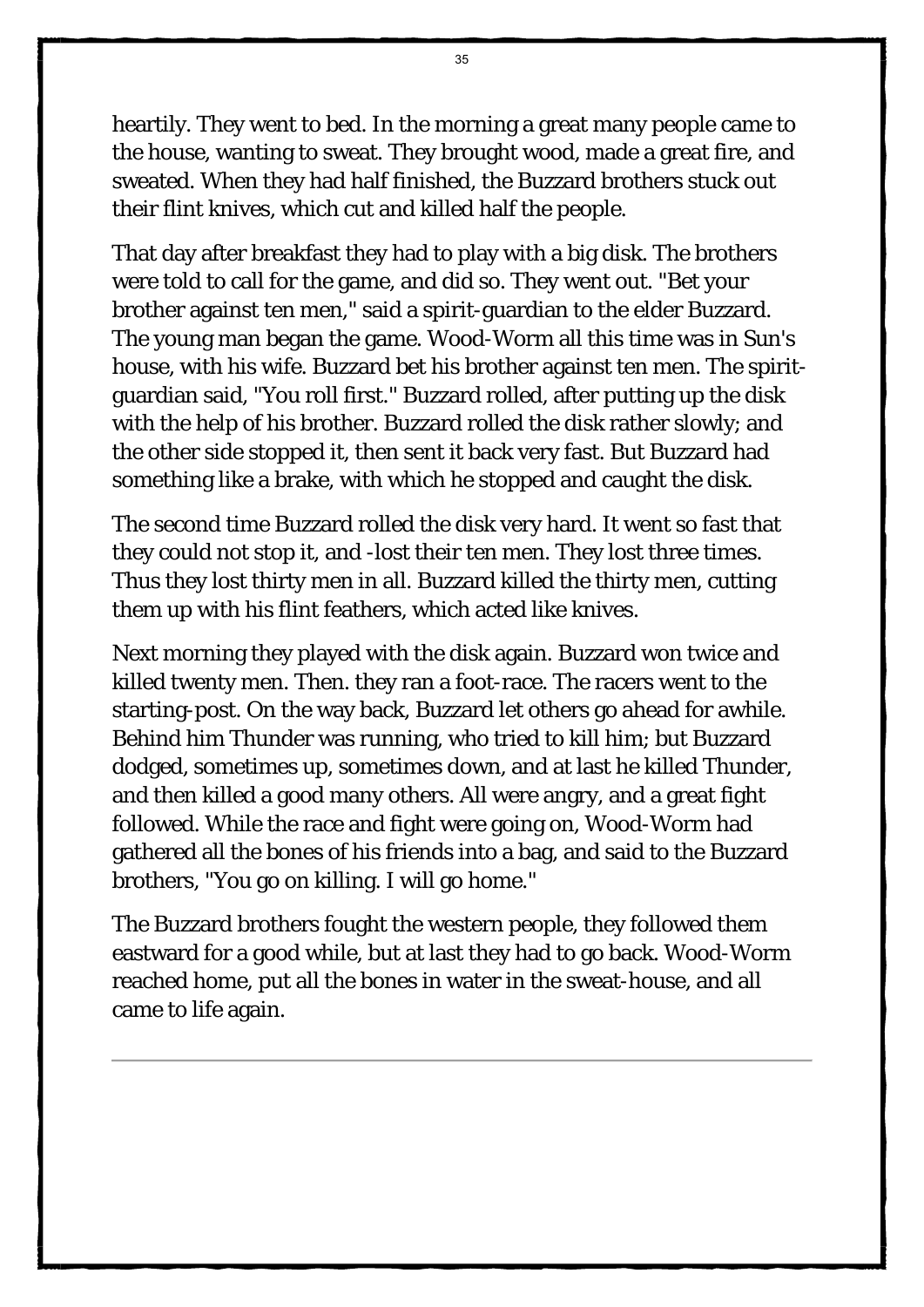#### <span id="page-39-0"></span>**4. THE HOUSE OF SILVER-FOX**

When Silver-Fox left this world, he said to his sweat-house, "Nobody shall ever come in here," and he left a strong wind there to guard the place. No one dares go near this place, for a whirlwind blows up out of it, makes a noise like thunder, and only shamans can go near; but whoever enters is immediately turned to stone inside. Wolf and Silver-Fox left their power of wind there. Even now, wolves will catch people that come near; and whoever gets inside, turns to white rock.

Once a great shaman dreamed of a wolf that was in that sweathouse. He went in. As soon as he got inside, the wind stopped. He went around inside and vomited blood. He said it was an immense sweathouse, as much as a mile across inside. When he came out, he fell down nearly dead. Another shaman cured him. He had seen nothing inside but men turned to stone. Next night this shaman's hair turned as white as snow.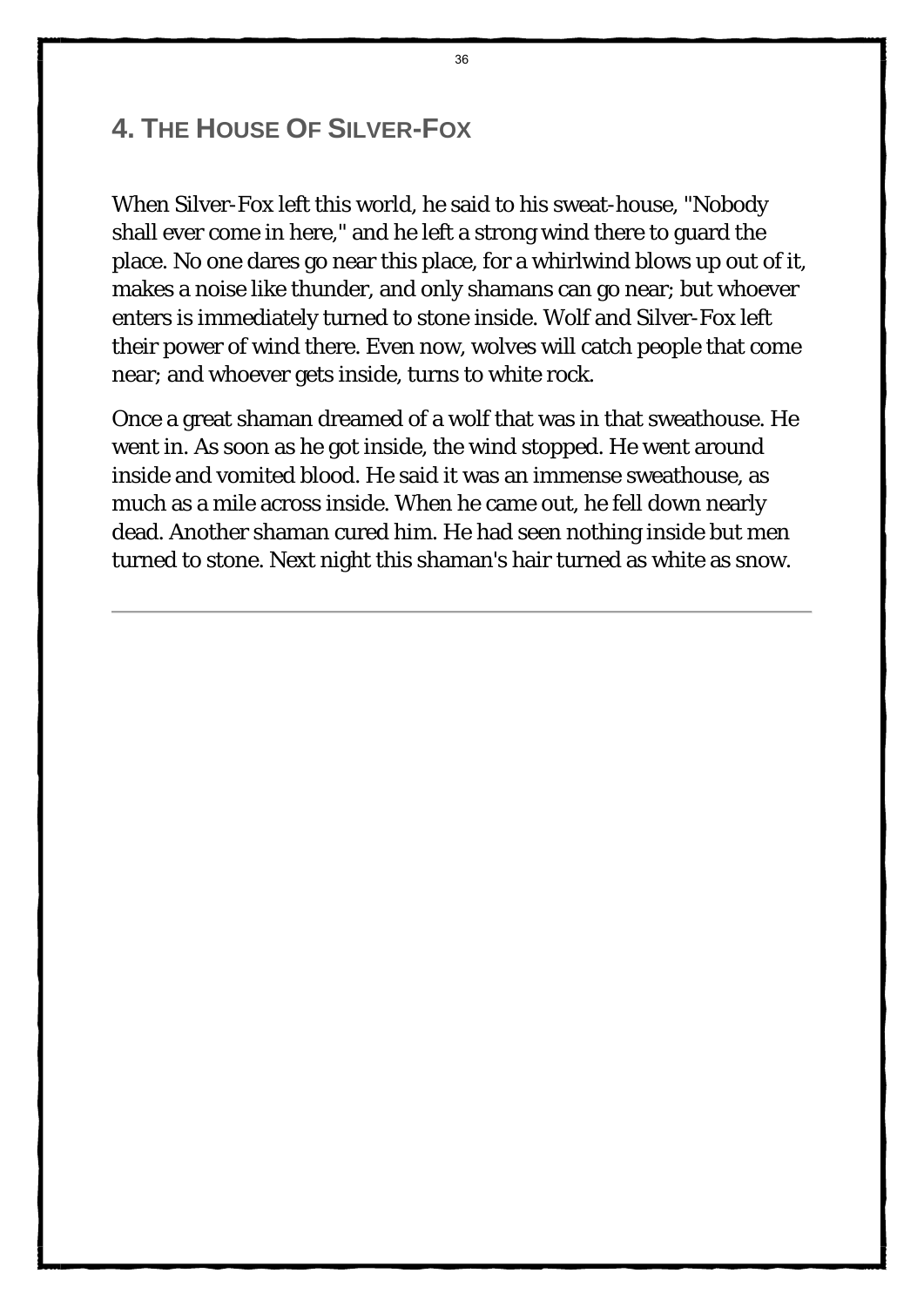#### <span id="page-40-0"></span>**5. FISH-HAWK AND HIS DAUGHTER**

Fish-Hawk lived down at Pit River. When Sun travelled in winter, he left his daughter at home, but he carried her about with him in summer. Sun did not want his daughter to marry any poor person, but a great man, like Pine-Marten, Wolf, or Coyote. Fish-Hawk got angry at Sun because he talked in this way of poor people, so he started and went down to the ocean, to Sun's place, and slipped into the sweat-house. It was winter now, and Sun's daughter was put away inside the house in a basket. Fish-Hawk stole her, carried her on his back to Coyote's house, and hid her away. He made the journey in one night.

Next morning Sun could not find his daughter, and did not know where she had gone. That morning Fish-Hawk took the basket with the woman in it, and put it away under the rocks in muddy water, to hide it so that Sun could not see and could not find his daughter.

Sun searched everywhere in the air and on the ground, but could not find her. Then he hired all men who were good divers or swimmers to hunt in the water, for he thought she was hidden in the water. All searched until they came to Pit River. One would search part of the way, then another. Kingfisher was the last man to go in search of her. He went along slowly to look where the water was muddy. At last he thought he saw just a bit of something under the water. Then he went over the place carefully again and again.

Many people were going along the river, watching these men looking for Sun's daughter. Kingfisher filled his pipe, smoked, and blew on the water to make it clear, for he was a great shaman. Then he went up in the air and came down over the place. The people were all excited, and thought surely he would find something. He came along slowly, and sat and smoked again, and blew the smoke over the water. Then he rose, rolled up his pipe and tobacco, and put them away. Then he took a long pole, stood over the water, pushed his pole down deep, and speared with it until he got hold of the basket and pulled it out. Old Sun came, untied the basket, took his daughter out, washed her, then put her back. He paid each of the men he had hired. Part of their pay was in shells.